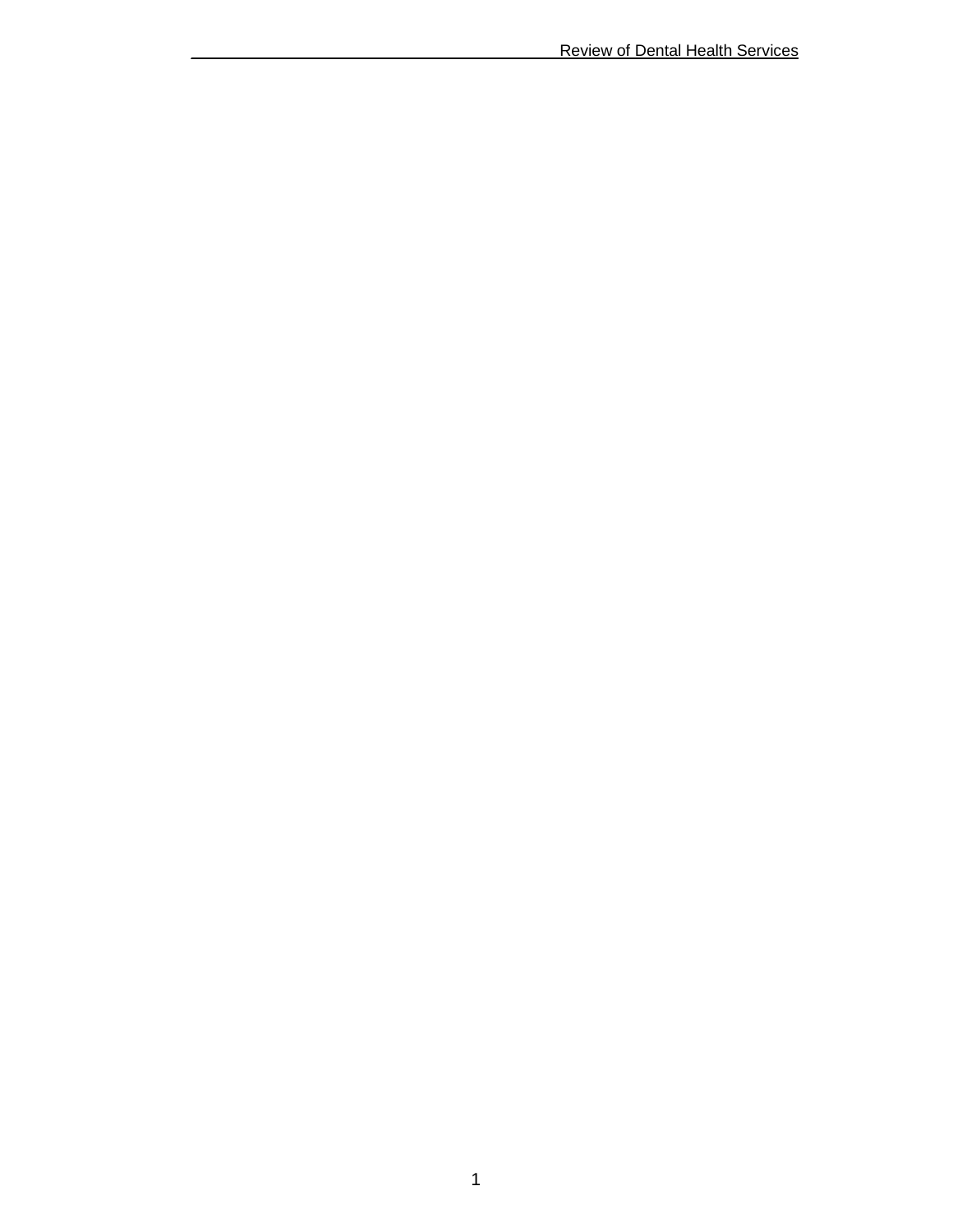## **CONTENTS**

| 1.2 |  |  |  |
|-----|--|--|--|
| 2.  |  |  |  |
| 3.  |  |  |  |
| 4.  |  |  |  |
| 5.  |  |  |  |
| 6   |  |  |  |
| 7.  |  |  |  |
| 8.  |  |  |  |
|     |  |  |  |
|     |  |  |  |
|     |  |  |  |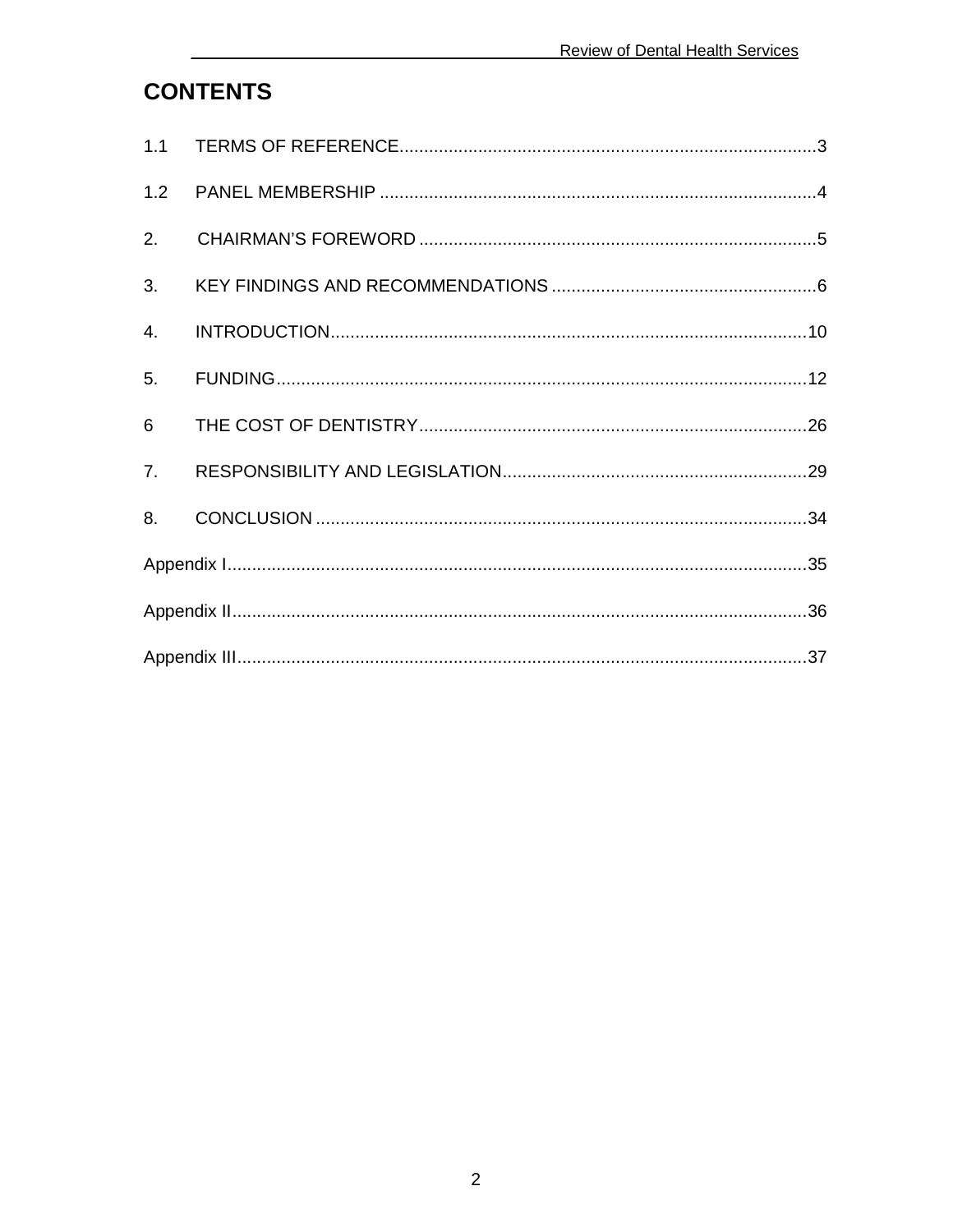## **1.1 TERMS OF REFERENCE**

- 1. To establish whether the current provision of all dental health services is affordable to all;
- 2. To examine funding arrangements in public and private dental health services;
- 3. To examine the eligibility criteria for States-run dental health services;
- 4. To review how the Island's dental services are regulated;
- 5. To consider any other pertinent matters that may arise during the course of the review.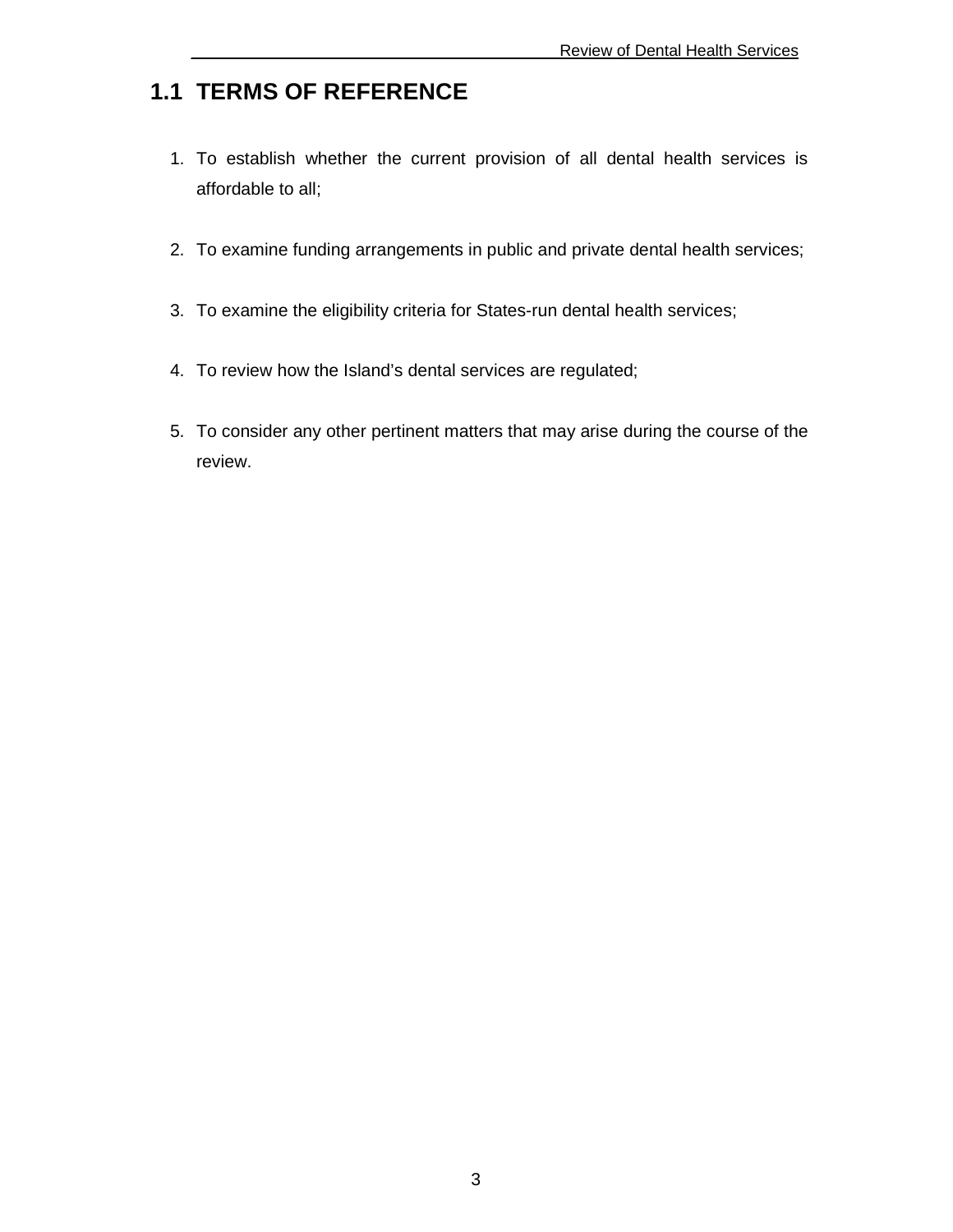## **1.2 PANEL MEMBERSHIP**

The Health, Social Security & Housing Panel comprised the following members:

Deputy G P Southern (Chairman) Connétable D W Mezbourian Deputy D J De Sousa (Lead Member for Dental Health Services) Connétable S.A. Yates of St. Martin (until 21st June 2010)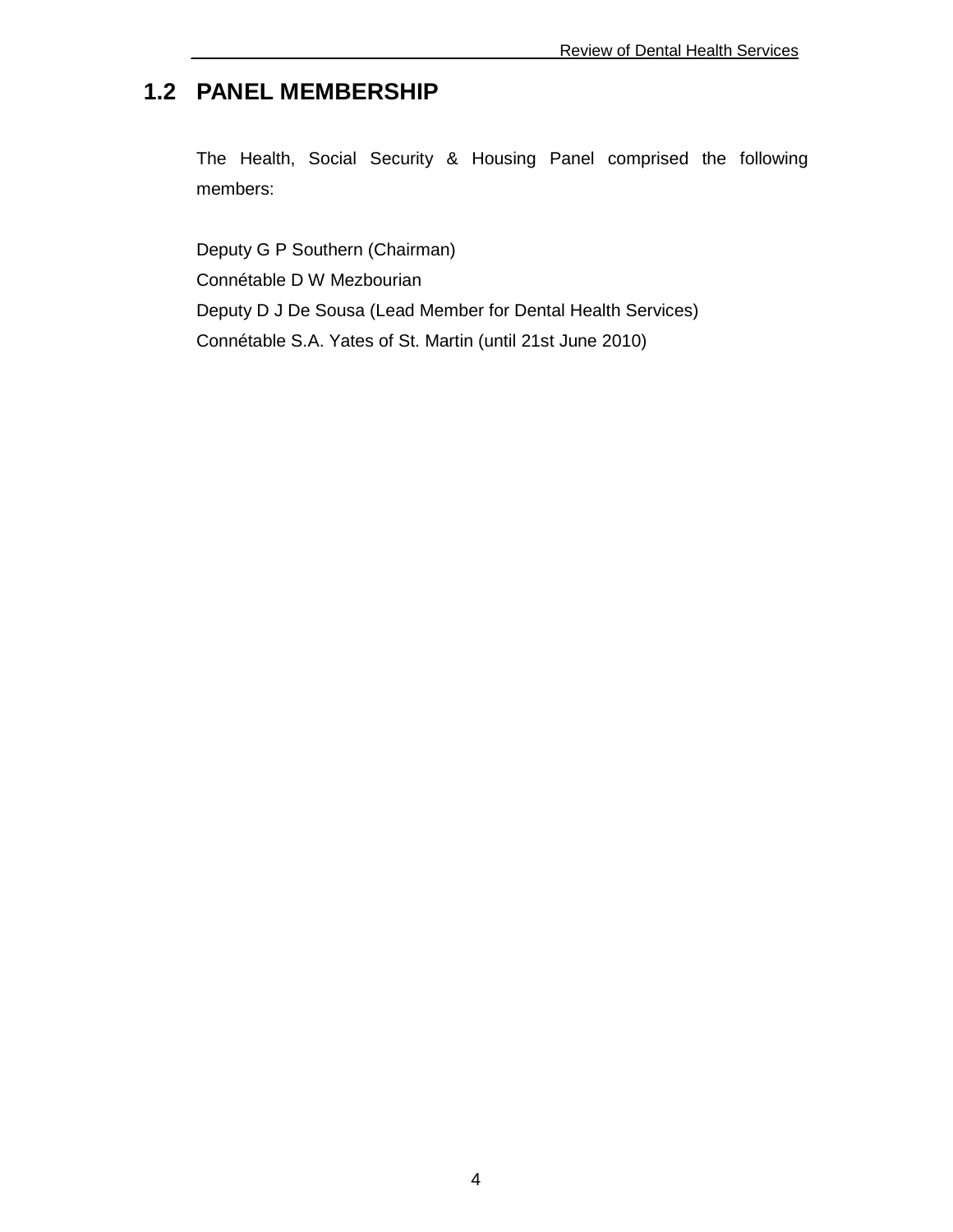### **2. CHAIRMAN'S FOREWORD**

Following approaches from constituents on the high cost of going to the dentist and complaints that dental treatment was beyond the financial reach of the average family, I suggested to the Health, Social Security and Housing Scrutiny Panel that we should review dental services. The Panel agreed and I was invited to lead the review.

I was aware that the Dental Fitness Scheme had not been updated for 18 years and that the existing provision of dental schemes offering financial assistance excluded a large proportion of the population between the ages of 18 and 65. However, I was surprised to learn that neither of the Ministers with a remit for dental healthcare, had looked at the difficulties people are facing when it comes to affording basic dentistry. More concerning was that those Ministers have not fulfilled their function in providing a modern dental health service as part of the primary health care system.

The evidence we have received suggests that Jersey residents are having a serious problem affording dental treatment. This is particularly frustrating because the Health Insurance (Jersey) Law 1967 makes provision for assistance with dental costs. That provision in the law has simply not been enacted. The Health Insurance Fund does have an annual surplus, so there is absolutely some scope for this to be done. Another omission is that there is no statutory regulatory body for dentistry in Jersey and no ombudsman to deal with disputes.

I am pleased to present this report, which evidences issues in service provision and cost of dental treatment that have been highlighted to us from a broad cross section of Jersey residents. The Ministers must now fulfil their remit by undertaking the 18 recommendations made by the Health, Social Security and Housing Scrutiny Panel.

Finally I would like to thank all those who made submissions and the service providers that assisted the Panel in gathering the evidence for this report..

**Signed** 

De Dousa

Deputy D. De Sousa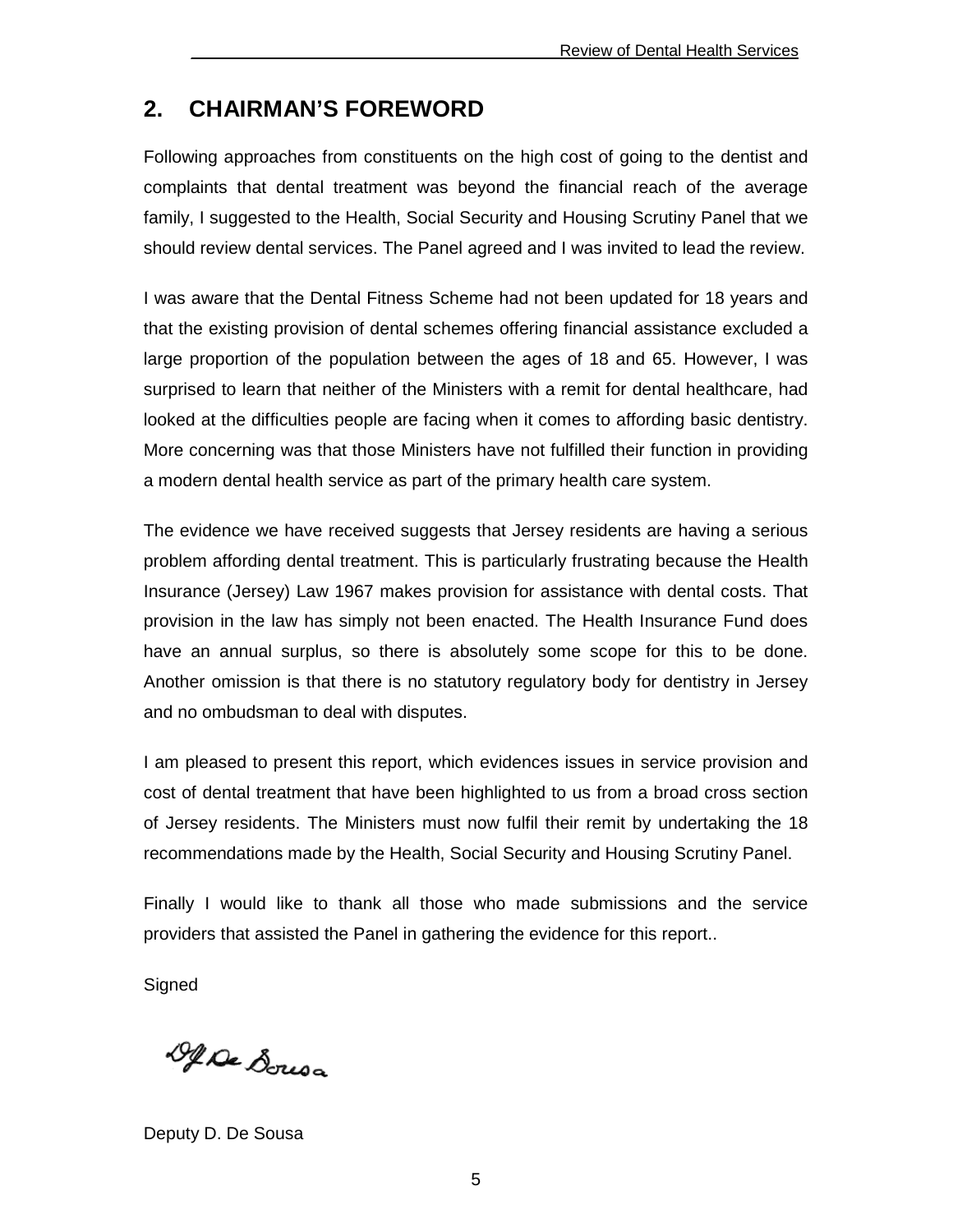## **3. KEY FINDINGS AND RECOMMENDATIONS**

#### **KEY FINDINGS**

.

- 1. The Dental Fitness Scheme income bar is unfair on families with more than one child. (Para 5.3)
- 2. The Dental Fitness Scheme has not been updated for 18 years. (Para 5.5)
- 3. The existing Westfield 65+ Plan requires payment at the point of treatment (Para 5.6)
- 4. More flexibility is needed in the fund management of the Westfield 65+ Plan (Para 5.6)
- 5. The Minister for Social Security has devolved his responsibilities for the Westfield 65+ Plan to the administrating body. (Para 5.7)
- 6. The loss of statistical data following the withdrawal of screening in schools does not allow for future planning and may prove to be a false economy. (Para 5.14)
- 7. The Minister for Health and Social Services has a duty of care to residential patients being cared for by her department, which extends to ensuring that all professional carers are properly trained in the delivery of oral hygiene. (Para 5.17)
- 8. The Consultant in Restorative Dentistry advocates the use of fluoride toothpaste for patients in residential care. Para 5.18)
- 9. Dentists rather than the Minister for Health and Social Services appear to have been left with responsibility for the management and delivery of dental health. (Para 5.22)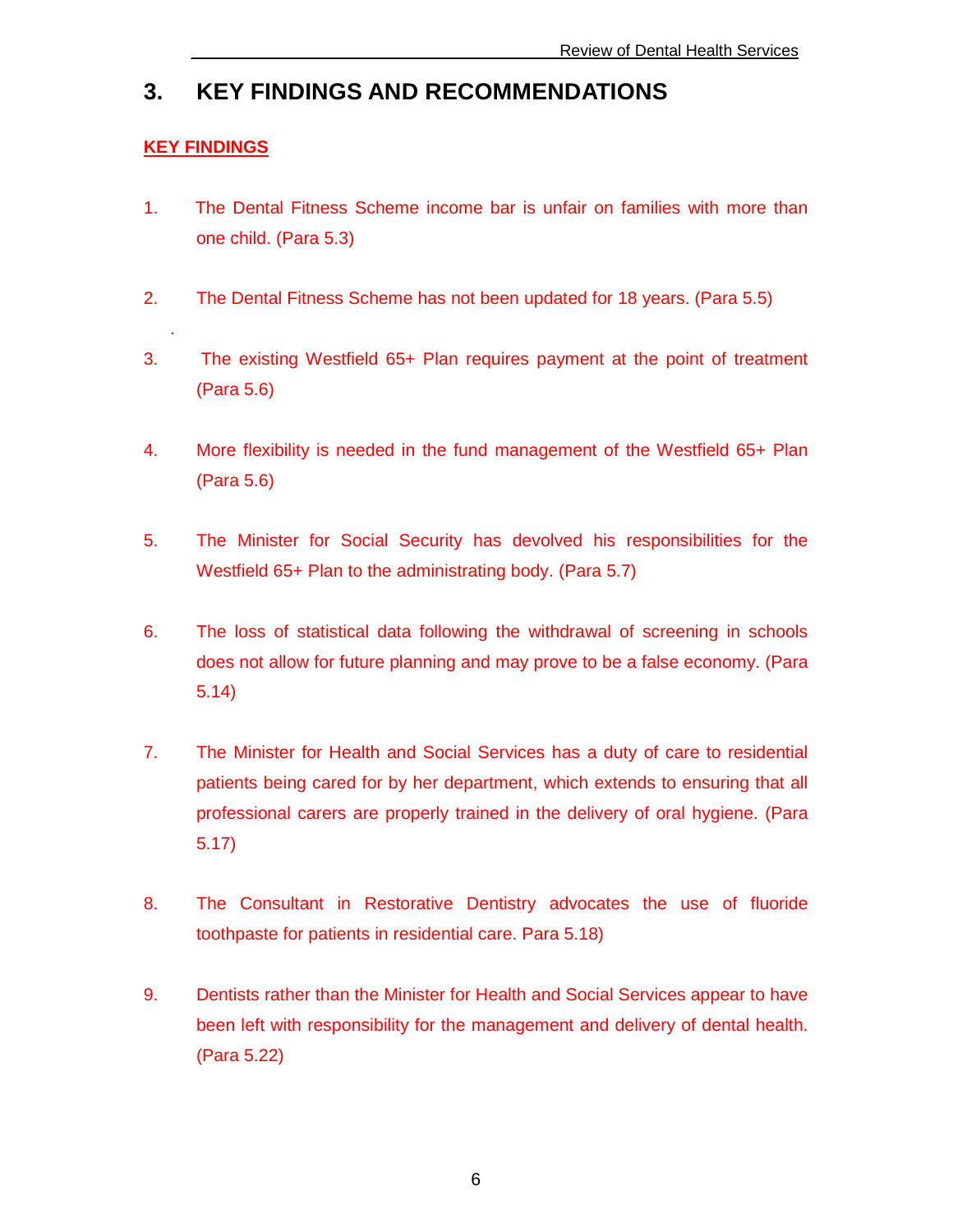- 10. The Minister for Health and Social Services and the Minister for Social Security have failed to communicate in order to co-ordinate a coherent policy. (Para 5.24)
- 11. The public is insufficiently informed of the dental schemes available in the Island. (Para 5.29)
- 12. The Dental Fitness Scheme has no mechanism for dealing with parents who stop paying their monthly fee for their child's dental treatment. (Para 5.29)
- 13. Submissions received from the public suggest that the existing provision of dental schemes excludes a large proportion of the population between the ages of 18 and 65. (Para 6.15)
- 14. There is no statutory regulatory body for dentistry in Jersey. (Para 7.1)
- 15. There is no ombudsman to deal with disputes relating to dentistry. (Para 7.4)
- 16. The sections of the Health Insurance (Jersey) Law 1967 relating to dental treatment have not been enacted yet the Health Insurance Fund has an annual surplus. (Para 7.8)
- 17. The Consultant in Restorative Dentistry in his role as advisor to the Minister for Health and Social Services appears to be conflicted as he is also in local private practice. (Para 7.11)

#### **RECOMMENDATIONS**

- 1. The Minister for Social Security should provide an incremental means tested system within the Dental Fitness Scheme to accommodate families with more than one child. (Para 5.3)
- 2. The Minister for Health and Social Services together with the Minister for Social Security must deliver an updated Dental Fitness Scheme before 8<sup>th</sup> July 2011.(Para 5.5)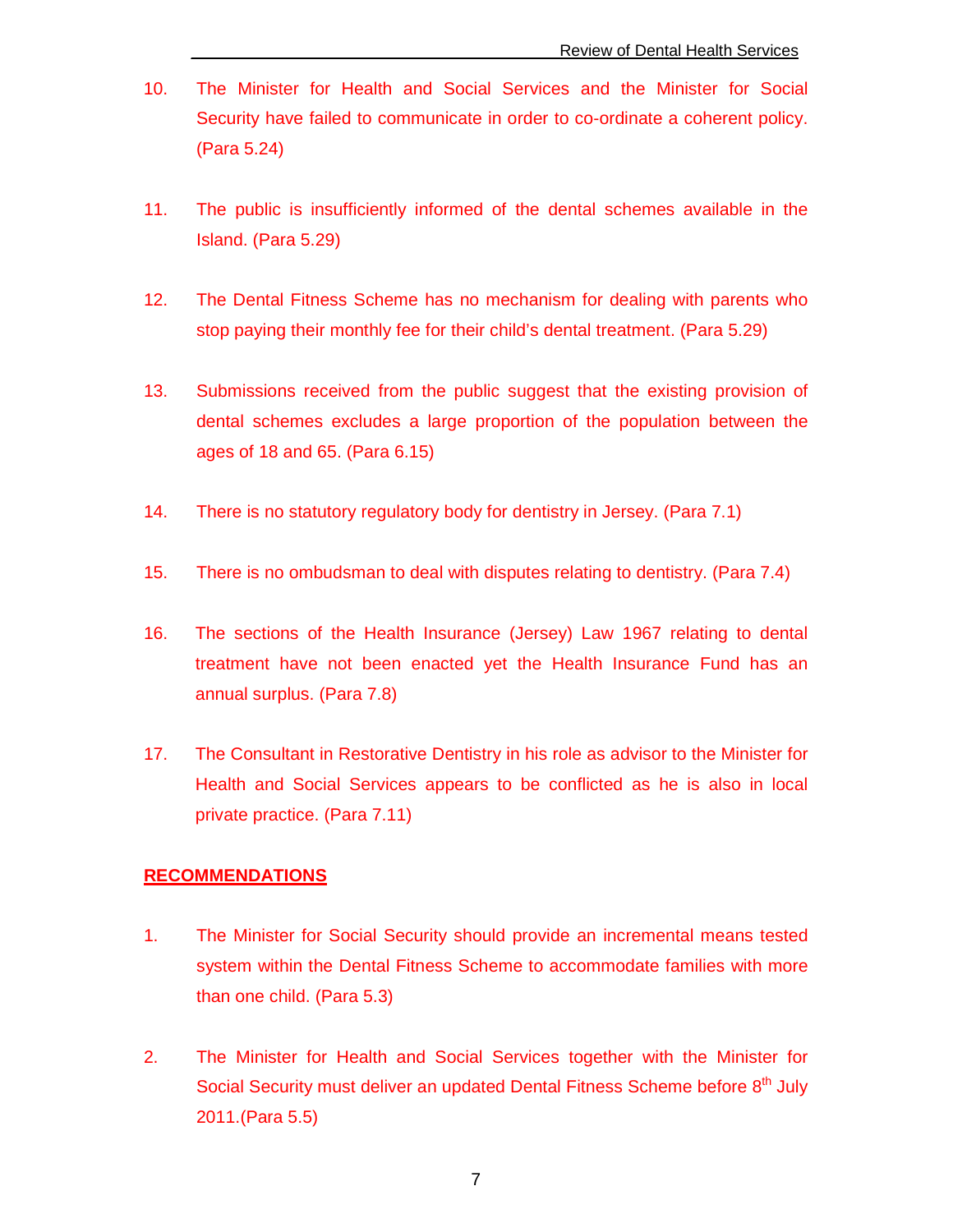- 3. The Minister for Social Security must remove the necessity for payments at the point of treatment within the Westfield  $65+$  Plan by  $8<sup>th</sup>$  July 2011. (Para 5.7)
- 4. The Minister for Social Security should ensure more flexibility in the administration of the Westfield 65+ Plan by 8th July 2011. ( Para 5.7)
- 5. The Minister for Social Security must immediately take responsibility for the Westfield 65+ Plan. (Para 5.7)
- 6. The Minister for Health and Social Services should recommence screening in schools immediately to ensure that statistical data is available for the development of dental policies. (Para 5.14)
- 7. The Minister for Health and Social Services must provide adequate oral hygiene training provision for all carers working in public or private residential care by 8th July 2010. (Para 5.17)
- 8. The Ministers for Health and Social Services should discuss the introduction of fluoride toothpaste for those in residential care with the relevant professionals. (Para 5.18)
- 9. The Minister for Health and Social Services must immediately take responsibility for the provision of the existing dental schemes. (Para 5.22)
- 10. The Minister for Health and Social Services and the Minister for Social Security have overlooked their remits for dental services and failed to communicate in order to co-ordinate a coherent policy.(Para 5.24)
- 11. The Ministers for Health and Social Services and the Minister for Social Security should immediately undertake a publicity campaign to promote dental health services provided in Jersey. (Para 5.29)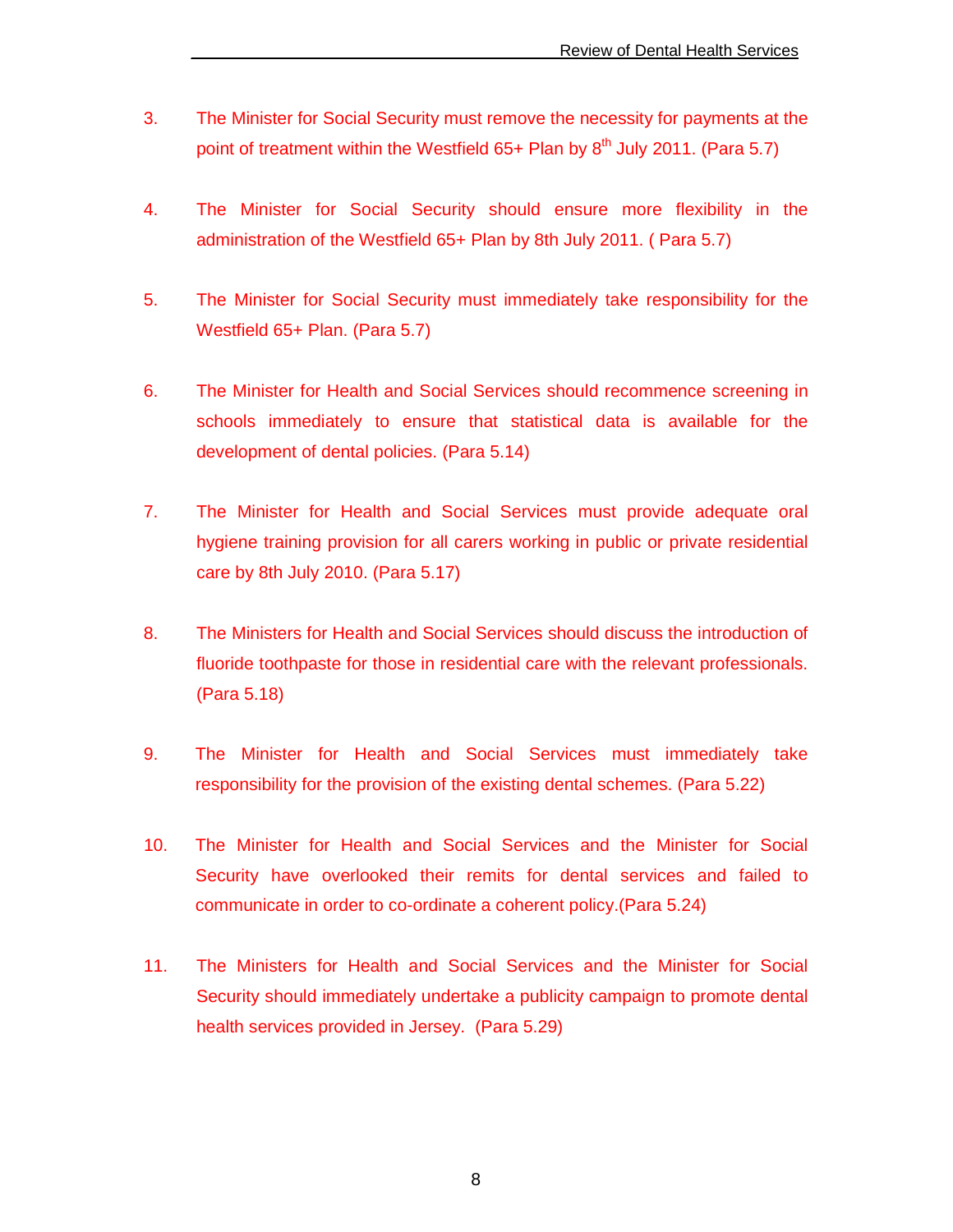- 12. The Minister for Social Security should identify and implement a mechanism for dealing with members of the Dental Fitness Scheme who do not maintain the monthly fee. (Para 5.29)
- 13. The Minister for Social Security must provide dental benefit to ensure that all residents can access at least basic dental care. (Para 6.13)
- 14. The Minister for Health and Social Services and the Minister for Social Security must establish an independent statutory regulatory body to oversee the delivery of dentistry services in Jersey. (Para 7.1)
- 15. The Minister for Social Security must establish an independent dental ombudsman's service. (Para 7.4)
- 16. The Minister for Social Security must consider the introduction of a dental benefits scheme as outlined within the Health Insurance (Jersey) Law 1967 by 8th July 2010.(Para 7.11)
- 17. The Minister for Health and Social Services must ensure that advisors are not conflicted. (Para 7.14)
- 18. The Ministers must review policy in order to deliver a modern dental health service as part of the primary health care system. (Para 8.2)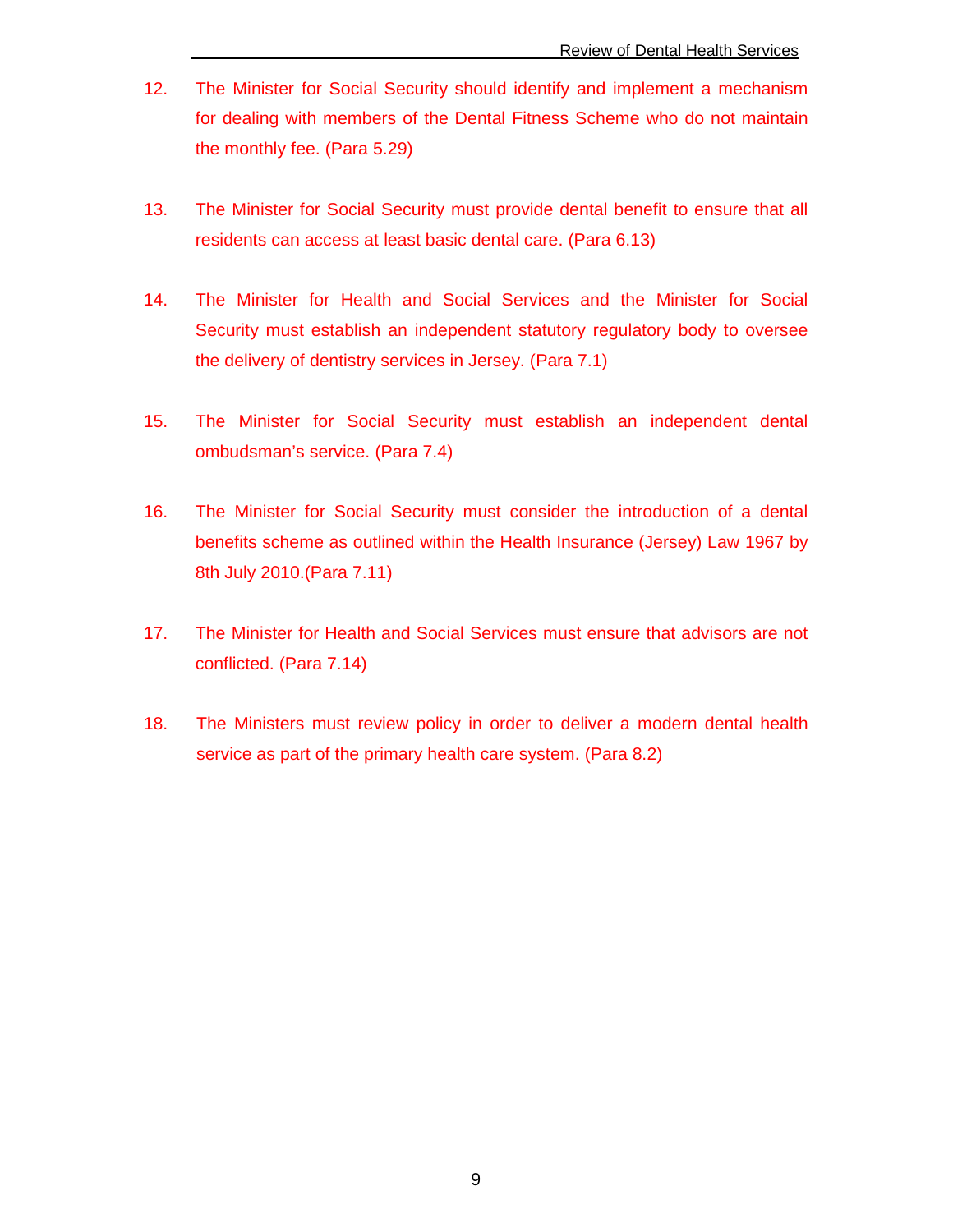## **4. INTRODUCTION**

4.0 A complaint that many will be familiar with in Jersey is that dental treatment is too expensive for the average family. If something goes wrong dentally, as much pain can be expected from the bill as from the drill. The submissions received in response to this review reflect the level of dissatisfaction and show that the cost of dentistry is a common complaint in Jersey. Comments received by the Panel include:

> "Financially I can not afford any more [treatment] as I have a mortgage to pay and 2 children to look after."

> "I find the bills for even just a check-up and clean have risen unbelievably over the past few years - and if you need more serious dental work done, it can cost as much as a second hand car…"

> "As you are probably aware dental care in Jersey is far too expensive, and is very much out of reach for the poor, go and take photos of bad teeth in Jersey, maybe you will get the picture."

> "Dentists are not regulated over here with no cap on price, nobody to monitor bad practice, poor dentistry, or any other issues."

> "…We are a middle income family of four with two children in higher education. This puts a huge burden on our family finances. The result is that regular dental visits are skipped."

- 4.1 There are two main themes within the submissions;
	- 1. The cost of dental care in Jersey is too high; and,
	- 2. The States provision of a dental health service is inadequate.
- 4.2 This report evidences that Ministers have neglected their remit in relation to dental health. The Panel identified that the Health Insurance (Jersey) Law 1967 made provision for the introduction of a dental health scheme. It was obviously the intention of the States to introduce a dental provision as part of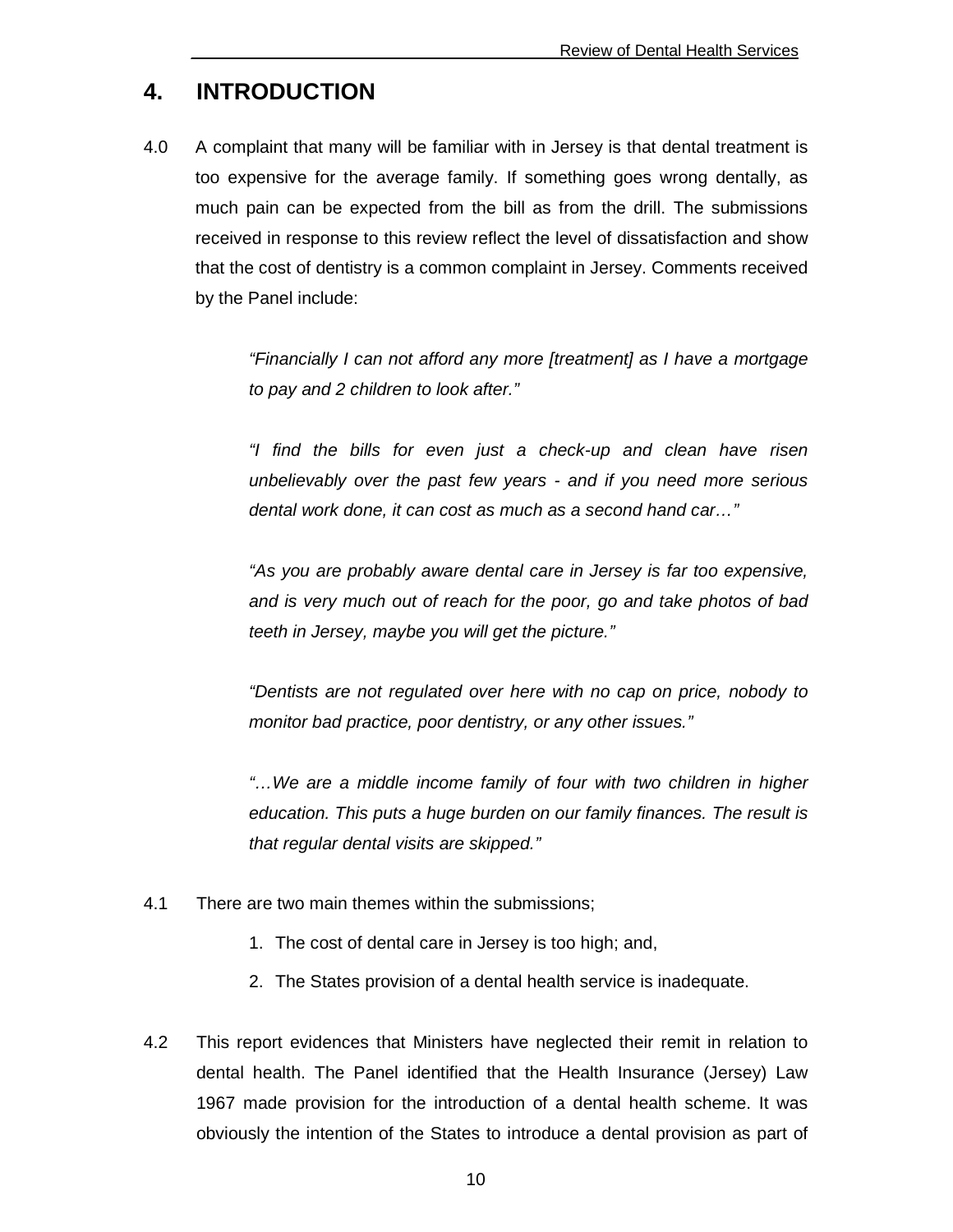the Health Insurance Scheme which to date has been ignored. The evidence received shows dental health care provision in Jersey, to be outdated and insufficient. Problems also appear to exist in Ministers taking responsibility for dental health. This may be due to overlaps between the Minister for Health and Social Services and the Minister for Social Security. The evidence suggests that their failure to maintain a firm grasp of the tiller at ministerial level has allowed the private dental profession to be running the provision.

- 4.3 The Panel recognises that there are provisions for States funded dental treatment, for some sections of the community; these are discussed later in the report. Some submissions showed a lack of understanding of schemes available; a situation recognised by the Minister for Health and Social Services who agreed that work was required on promotion of the existing schemes. However, a large proportion of islanders fail to meet the criteria for assistance for one reason or another. This report discusses the above points and examines evidence relating to the arguments but even at an early stage, having consulted the views of the public, the Panel could attest to a real and widespread sense of dissatisfaction at the Island's current delivery of dental health services. A large number of people are simply unable to afford the proper level of dental care, for themselves or their families. This problem is not confined to those in low-income brackets: the majority of submissions came from residents who belong to 'Middle Jersey'.
- 4.4 The Panel noted with interest that the Consultant in Restorative Dentistry, who accompanied the Minister for Health and Social Services to a Public Hearing on the  $26<sup>th</sup>$  July 2010, also runs a private practice.
- 4.5 This report identifies areas of work that is required by the Minister for Health and Social Services and the Minister for Social Security. The Panel believes that the incumbent Ministers should address the issues. In order to provide sufficient time for the work to be undertaken a completion date of 8th July 2011 has been included within the recommendations.

11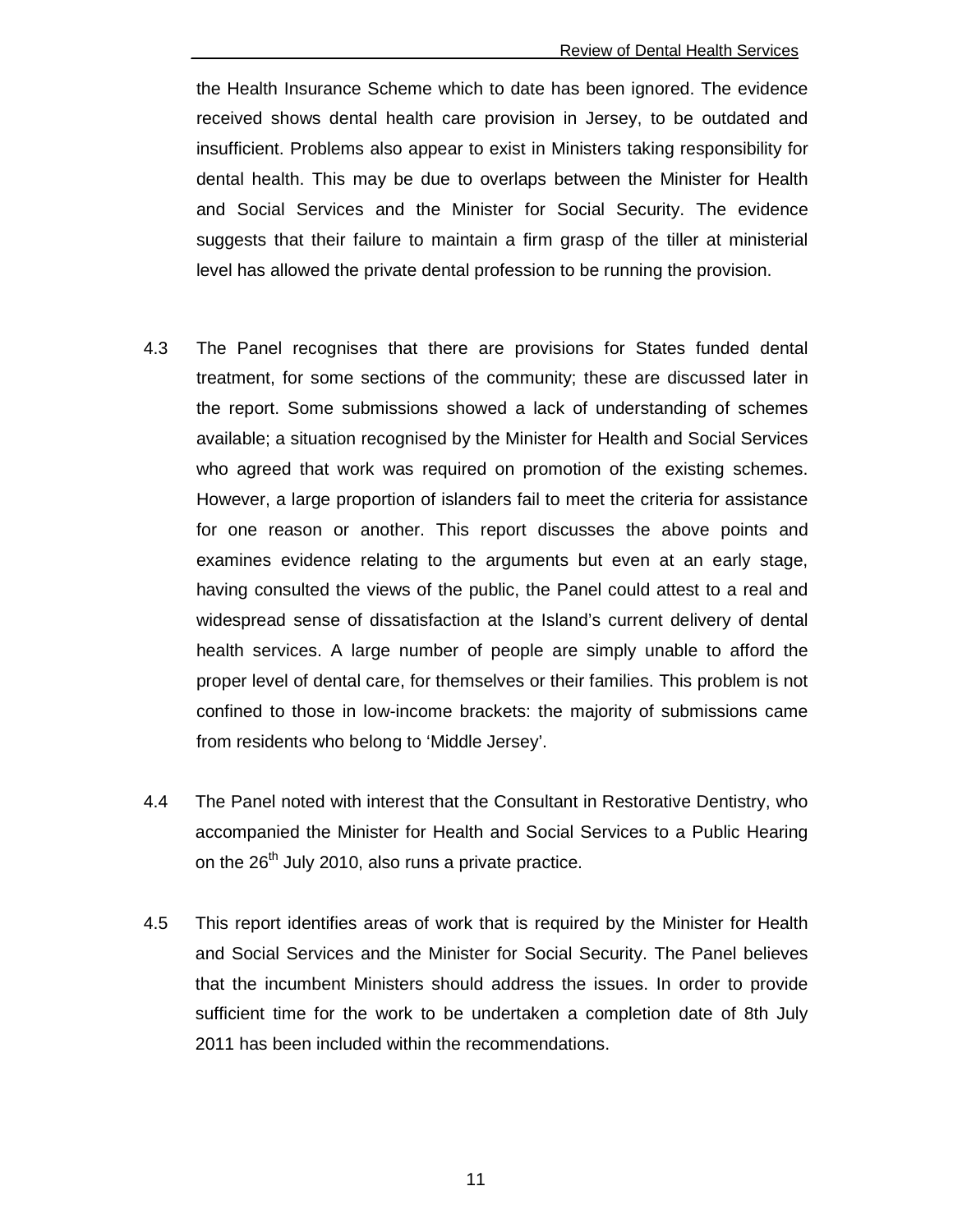## **5. FUNDING**

There are various forms of funding relating to dental provision in the Island: the Dental Fitness Scheme, which is funded jointly by Health and Social Services and Social Security. The Westfield 65+ Plan and the Income Support Dentistry Special Payments are funded by Social Security alone.

#### **Dental Fitness Scheme funded by Health**

5.1 This scheme is aimed at all 11 to 18 year olds and those 18 to 21 year olds in full-time education. Where a child is presented to the dentist, that dentist will examine the child's teeth and undertake any treatment required to bring that child to 'Dental Fitness'. The £28,000 funding for this treatment comes from the Health and Social Services Department. It is a taxpayer funded benefit and there is no cost to the family, providing that they fall below the income bar of £43,197. Once the child reaches 'Dental Fitness' they become eligible for the Dental Fitness Treatment Scheme.

#### **Dental Fitness Scheme funded by Social Security**

5.2 At this point, the arrangements change. The scheme began in 1992 when the arrangement was that a dentist taking on a 'Dentally Fit' child would receive £6 per month for the maintained treatment of that child. If the work were expected to cost more than the monthly-accrued amount agreed with the parents, then a payment plan would be agreed with those parents for the outstanding amount. At that time, £6 per month was usually sufficient to cover the costs involved. Although the Minister for Social Security alleged that the scheme has been reviewed over the years<sup>1</sup>, the payment to dentists has remained at £6 per month since the inception of the scheme 18 years ago. This was confirmed by the Consultant in Restorative Dentistry, stating that:

> "£6 per month is what the States provides and that £6 per month comes from the £140,000 held by S.S. (Social Security).<sup> $2$ </sup>

 1 Transcript of Public Hearing with the Minister for Social Security 30th July 2010

<sup>&</sup>lt;sup>2</sup> HSSH Public Hearing transcript from 26<sup>th</sup> July 2010 quote from the Consultant for Restorative Dentistry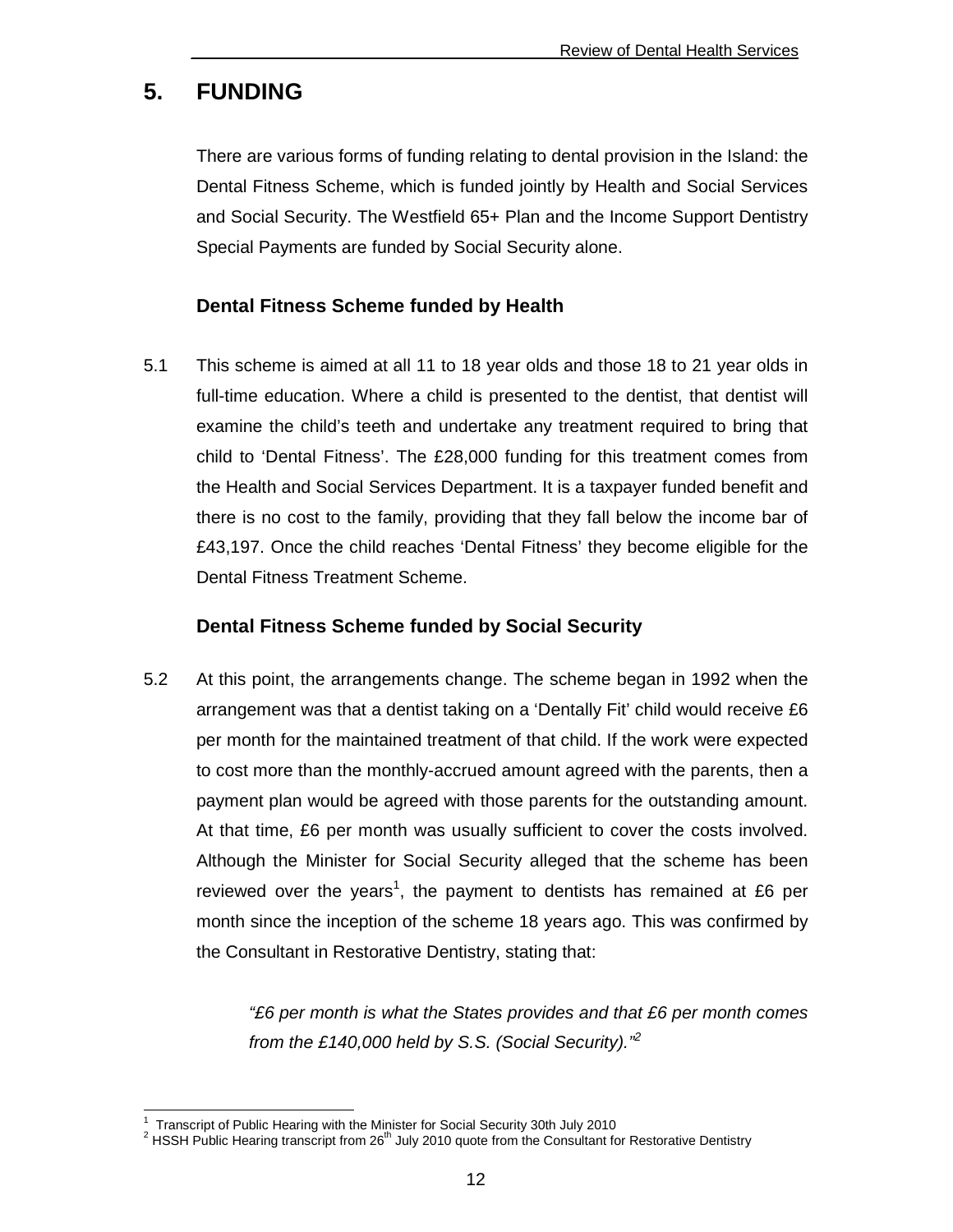Worryingly, he went on to say:

"I think what is more noticed by the providing dentist is the £6 per capita which was introduced in 1992. The States pay the dentist £6 per month per child enrolled by that dentist and that has not gone up. That is the bit, I have to say, that there is a level of concern and disquiet by the providing dentists."

The Panel believes that this 'concern and disquiet' amongst the providing dentists could lead to some dentists withdrawing from the scheme. As will be discussed further, these private practice dentists appear to be responsible for the delivery and management of the schemes.

5.3 Costs to parents are now regularly £6 to £10 per month, per child. The Panel questions the affordability of this, particularly where a family has three or more children. The income bar, which is set at £43,197, takes no account of the number of children within the family. The system works well for a single child family but places pressure on a family with more children. The Consultant in Restorative Dentistry explained:

> "So if the parents have 10 children or one child it is much the same. Again, you can imagine where there is discomfort and perhaps an element of resentment in the family where they have 3 or 4 children and they are already on a low income and they have got to pay 3 lots of capitation charges for their children."<sup>3</sup>

If this is not affordable, the children can suffer dental ill health, the parents could be considered irresponsible for failing to meet the payments and at some point, the system will be required to sweep up the worst cases who end up in hospital or other areas of the emergency treatment structure.

#### **KEY FINDING 1**

The Dental Fitness Scheme income bar is unfair on families with more than one child.

<sup>3&</sup>lt;br><sup>3</sup> HSSH Public Hearing transcript from 26<sup>th</sup> July 2010 quote from the Consultant for Restorative Dentistry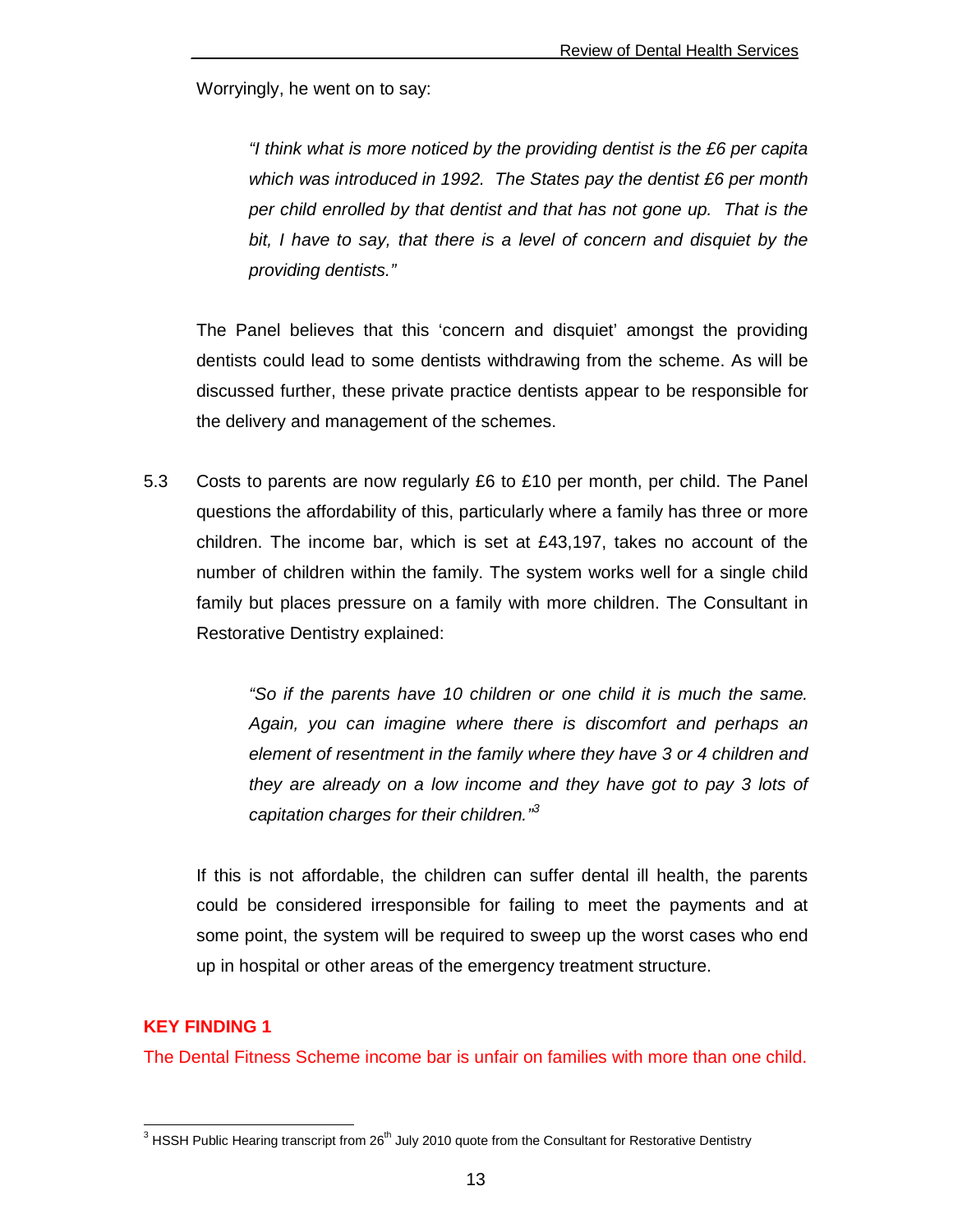#### **RECOMMENDATION 1**

The Minister for Social Security should provide an incremental means tested system within the Dental Fitness Scheme to accommodate families with more than one child.

- 5.4 It is evidenced that the lower quintiles of society suffer the worst dental health, which can be due to poor diet or lifestyle. $4$  Why then should those sectors of society be hardest hit by a system which has failed to meet modern standards due to a historical funding system based on financial standards, which are 18 years old? The Panel recognises that this system needs a complete restructure.
- 5.5 Such a change would, in principle, seem to be straightforward to achieve. The problem is that the system relies on the partnership between the Minister for Health and Social Services and the Minister for Social Security. The Panel expects both Ministers to deliver on their given assurances at the Public Hearings of  $26<sup>th</sup>$  and  $30<sup>th</sup>$  July 2010 to update existing dental schemes.

#### **KEY FINDING 2**

The Dental Fitness Scheme has not been updated for 18 years.

#### **RECOMMENDATION 2**

The Minister for Health and Social Services together with the Minister for Social Security must deliver an updated Dental Fitness Scheme before 8<sup>th</sup> July 2011.

#### **The Westfield 65+ Plan funded by the Social Security Department**

- 5.6 The Plan for over 65's has an income bar of £14,110 for single people and £23,220 for a couple. The Panel recognises, but questions, the presumption that a couple need less treatment than two single individuals. The submissions received by the Panel have outlined the following two problems with the Plan;
	- Payment for any treatment received is required 'up-front' at the point of treatment and claimed back after the event, which causes

<sup>4&</sup>lt;br><sup>4</sup> HSSH Public Hearing transcript from 26<sup>th</sup> July 2010 quote from the Consultant for Restorative Dentistry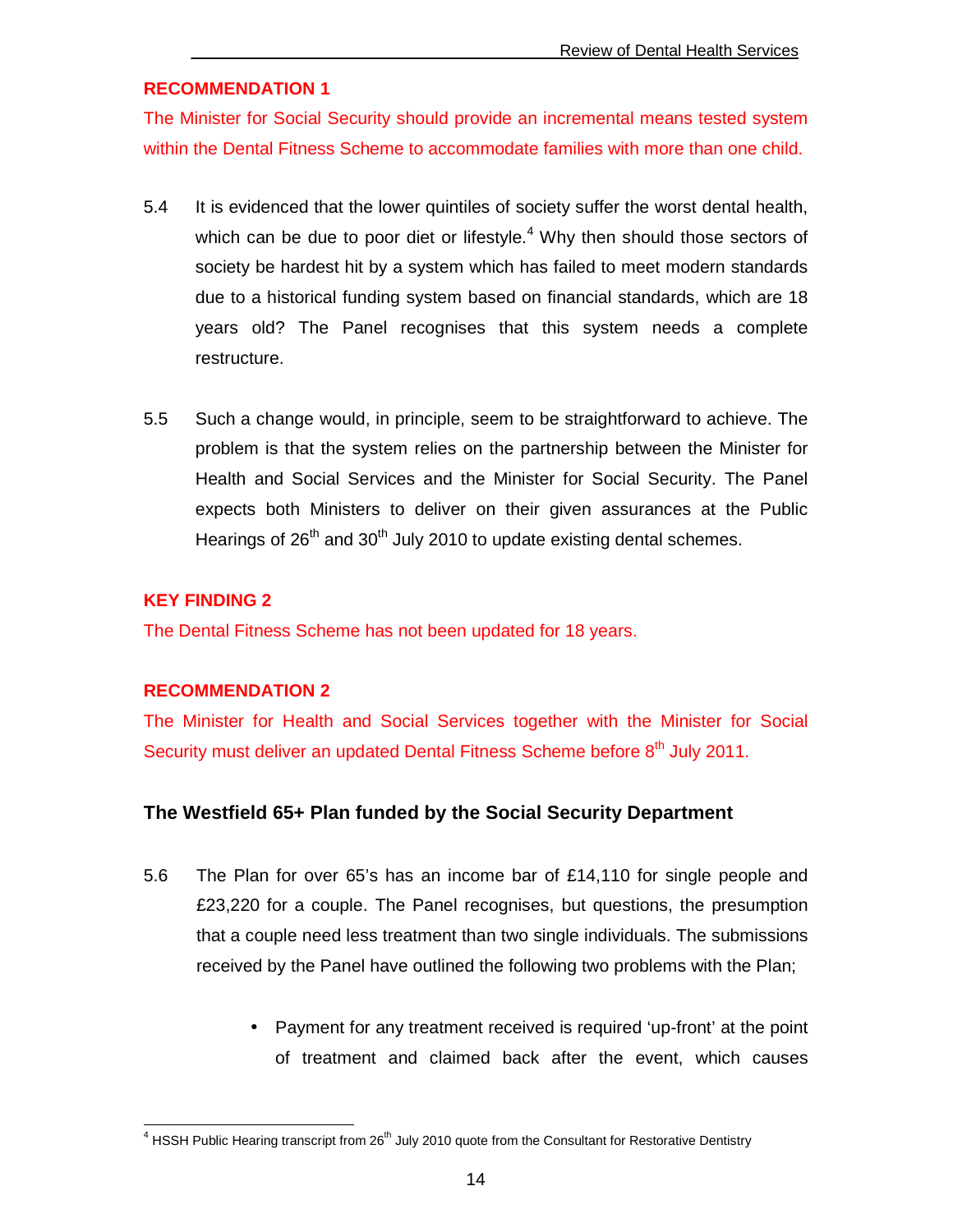unnecessary layers of administration and could prove prohibitive to low income individuals; and,

• The Plan covers the treatment of teeth, eyes and feet. Funding within the scheme is compartmentalised to those areas with no provision for moving funds across the categories. Dentistry frequently exceeds the allocation leaving funds unused within the ophthalmic and chiropody budgets. The Panel questions why the money is ring fenced and why there is not more flexibility in the Plan to accommodate high dental costs.

#### **KEY FINDING 3**

The existing Westfield 65+ Plan requires payment at the point of treatment.

#### **KEY FINDING 4**

More flexibility is needed in the fund management of the Westfield 65+ Plan

5.7 The problems with the Plan were recognised by the Minister for Social Security who stated during the hearing:

> "Just to go back to your other point about paying up front. You are absolutely right and that is another reason why it needs to be reviewed."<sup>5</sup>

 In a point of clarification, he accepted that it was his responsibility to review the Plan and bring it up to date.

"Perhaps there is an argument to say that some of those parameters should be changed because you have got the eyes, feet and teeth, you have allowances under each of those headings, you cannot transfer the benefit from one to the other, as you would not expect in a normal insurance scheme…But that perhaps is an area we should look at and see whether we cannot get a slightly more flexible policy...<sup>"6</sup>

<sup>-</sup><sup>5</sup> HSSH Public Hearing transcript from 30<sup>th</sup> July 2010 quote from the Minister for Social Security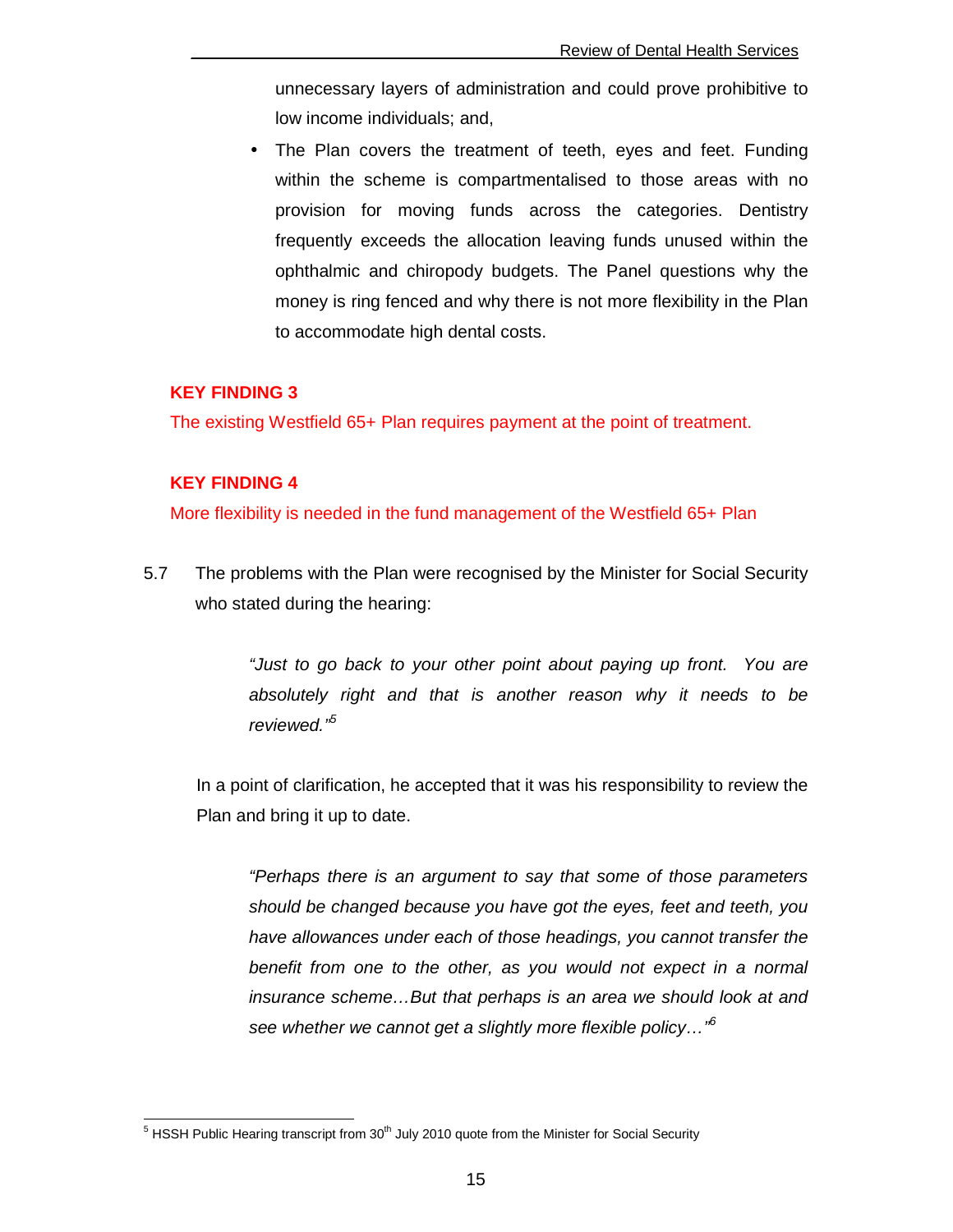#### **RECOMMENDATION 3**

The Minister for Social Security must remove the necessity for payments at the point of treatment within the Westfield  $65+$  Plan by  $8<sup>th</sup>$  July 2011.

#### **RECOMMENDATION 4**

The Minister for Social Security should ensure more flexibility in the administration of the Westfield 65+ Plan by 8th July 2011.

When asked about the management of the 65+ plan, the Minister for Social Security stated:

"Well it is managed by… we are responsible for it but it is managed by Westfield in effect, yes. $\sqrt[n]{}$ 

 The Panel is concerned that the Ministers are not fulfilling their responsibilities for dental services and the related schemes.

#### **KEY FINDING 5**

The Minister for Social Security has devolved his responsibilities for the Westfield 65+ Plan to the administrating body.

#### **RECOMMENDATION 5**

The Minister for Social Security must immediately take responsibility for the Westfield 65+ Plan.

#### **Income Support Dentistry Special Payments funded by Social Security**

- 5.8 Special Payments are targeted at recipients of Income Support or households with an income of just above the Income Support threshold. It has two separate sections
	- (i) Where an individual is suffering pain.
	- (ii) Follow up corrective dental treatment.

<sup>&</sup>lt;sup>6</sup> HSSH Public Hearing transcript from 30<sup>th</sup> July 2010 quote from the Minister for Social Security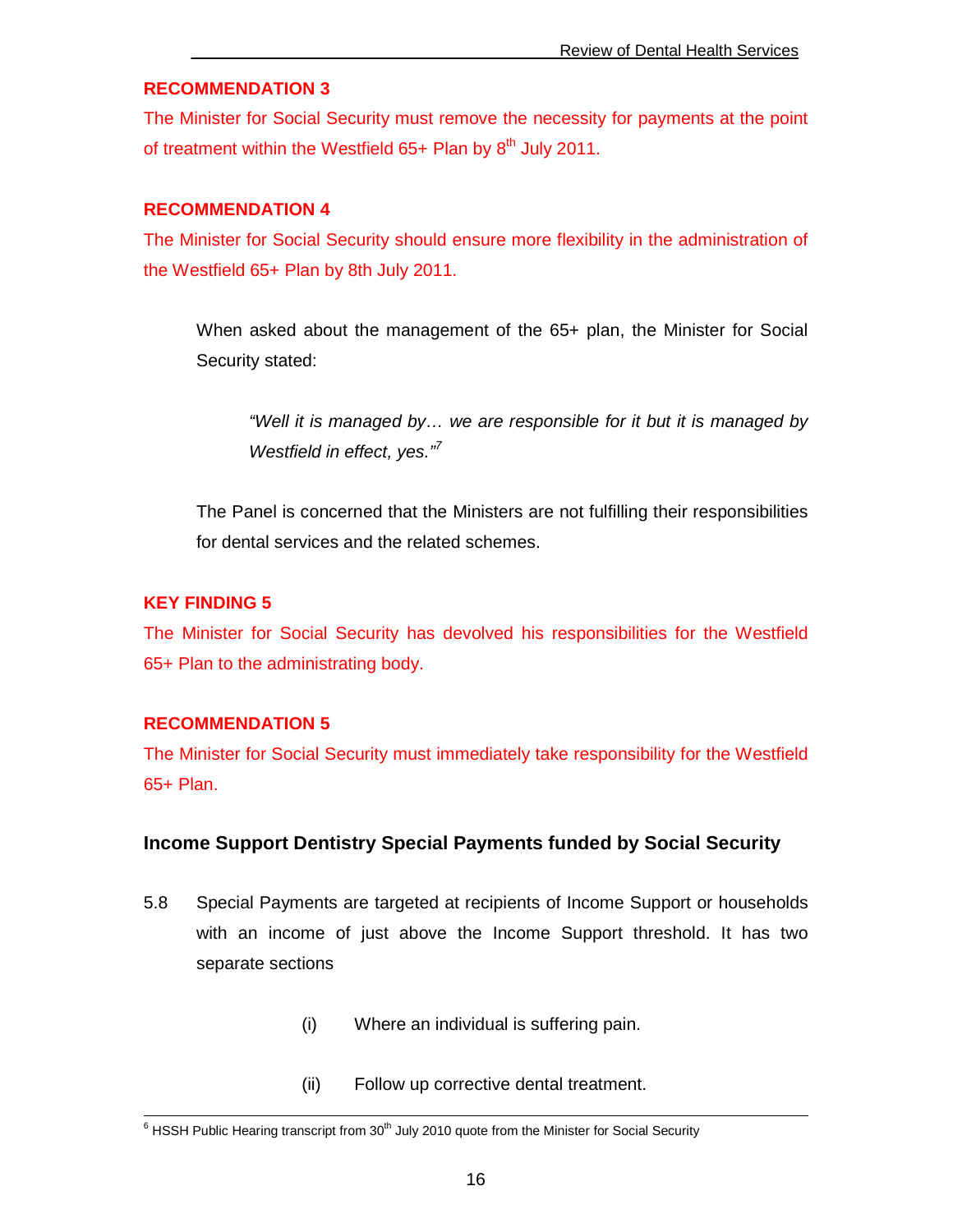Where an individual is in pain, he may attend a dentist and treatment will be offered to alleviate that pain, supported by a telephone call to the Social Security Department by the dentist.

#### **Follow Up Corrective Dental Treatment**

5.9 If corrective treatment needs to be carried out the department will authorise treatment within the Special Payments, which the Minister for Social Security claimed to be reasonably quick. There is no dental expertise within the department and it relies on the dentists for advice of the necessity or urgency of the treatment.

 The Panel recognises that there have been significant improvements in the delivery of the Special Payments since its inception.

#### **School Dental Screenings**

- 5.10 Every Thursday morning during the school terms two dentists conduct visits to Primary Schools along with a dental nurse to assist them. The visit consists of a short examination looking for early signs of dental decay, tooth eruption problems, gum and soft tissue (lips, cheek and tongue) problems. If a child has a problem spotted at this visit then a letter is given inviting the Parents/Guardian to book at the Dental Clinic for further assessment and possible treatment. This is funded by the Health and Social Services Department,
- 5.11 The Panel recognises the value of School Dental Screening and encourages the Minister to recommence it through the forthcoming period of austerity and cuts that lie ahead for the Island.

<sup>&</sup>lt;sup>7</sup> HSSH Public Hearing transcript from 30<sup>th</sup> July 2010 quote from the Minister for Social Security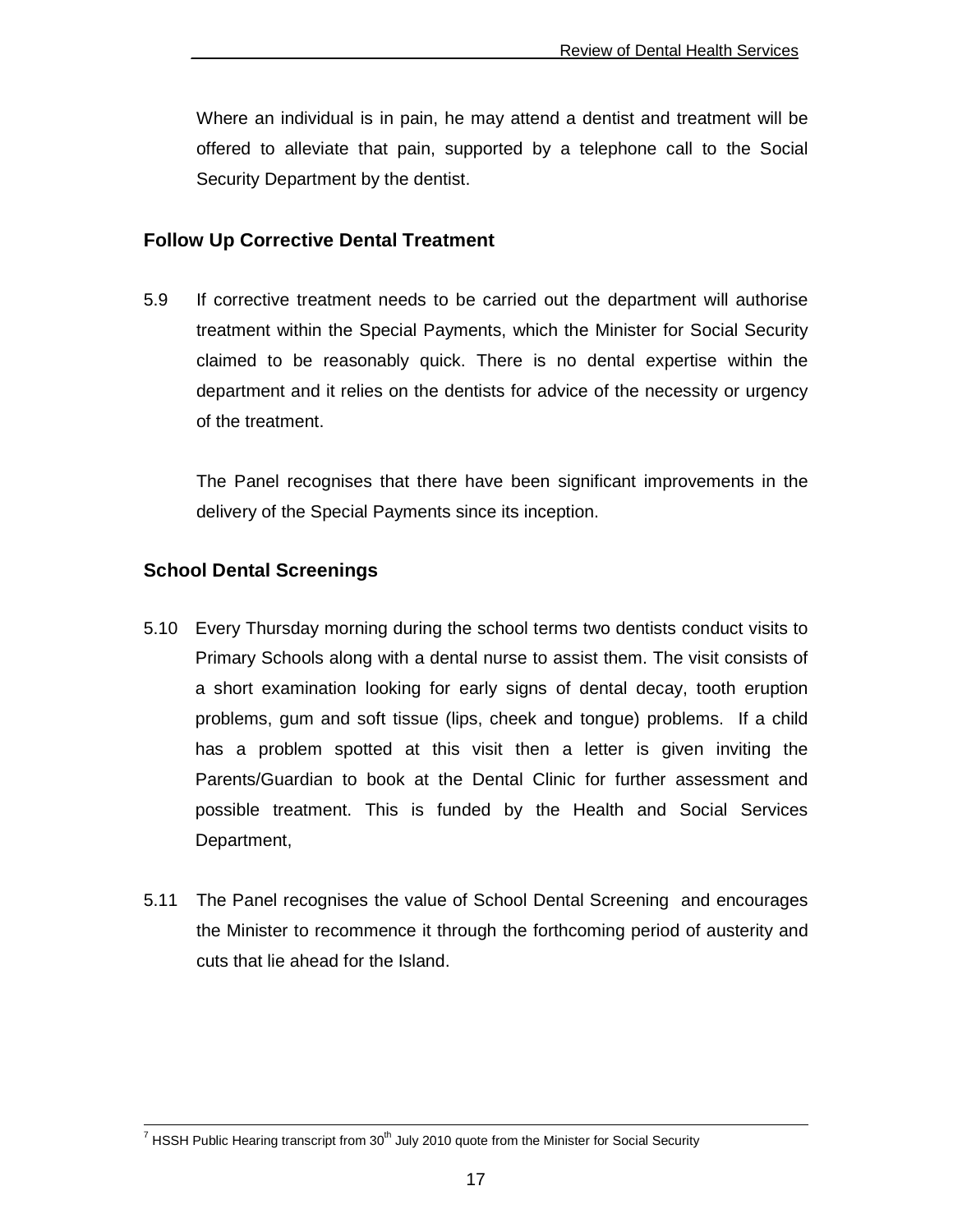#### **Annual Dental Epidemiology Survey**

- 5.12 Survey programme was on a 4-year rolling cycle to survey a range of age groups (5, 11, 12, 14 year olds) anonymously in accordance with the British Association for the Study of Community Dentistry. It was carried out once a year with the last one conducted in 2008. A Consultant in Dental Public Health, who was assisted by a certified scribe, carried out the survey,
- 5.13 The statistics gathered were included in the U.K. figures for comparisons with other areas in Britain. Perhaps more importantly, the statistics were valuable at a local level for the planning for oral health education and the future needs of the service.
- 5.14 This programme ceased following the States approved efficiency savings of two per cent across every States Department in 2009.

#### **KEY FINDING 6**

The loss of statistical data following the withdrawal of screening in schools does not allow for future planning and may prove to be a false economy.

#### **RECOMMENDATION 6**

The Minister for Health and Social Services should recommence screening in schools immediately to ensure that statistical data is available for the development of dental policies.

#### **Residential Care**

- 5.15 The Panel has found that there is a further vulnerable group who require particular care within society. People in high risk groups who are in residential care require particular services. During the discussion with the Minister for Health and Social Services, the following issues were raised:
	- (i) The Minister has given no thought to the people in these groups: $8$

<sup>8&</sup>lt;br>8 HSSH Public Hearing transcript from 26<sup>th</sup> July 2010 quote from the Consultant for Restorative Dentistry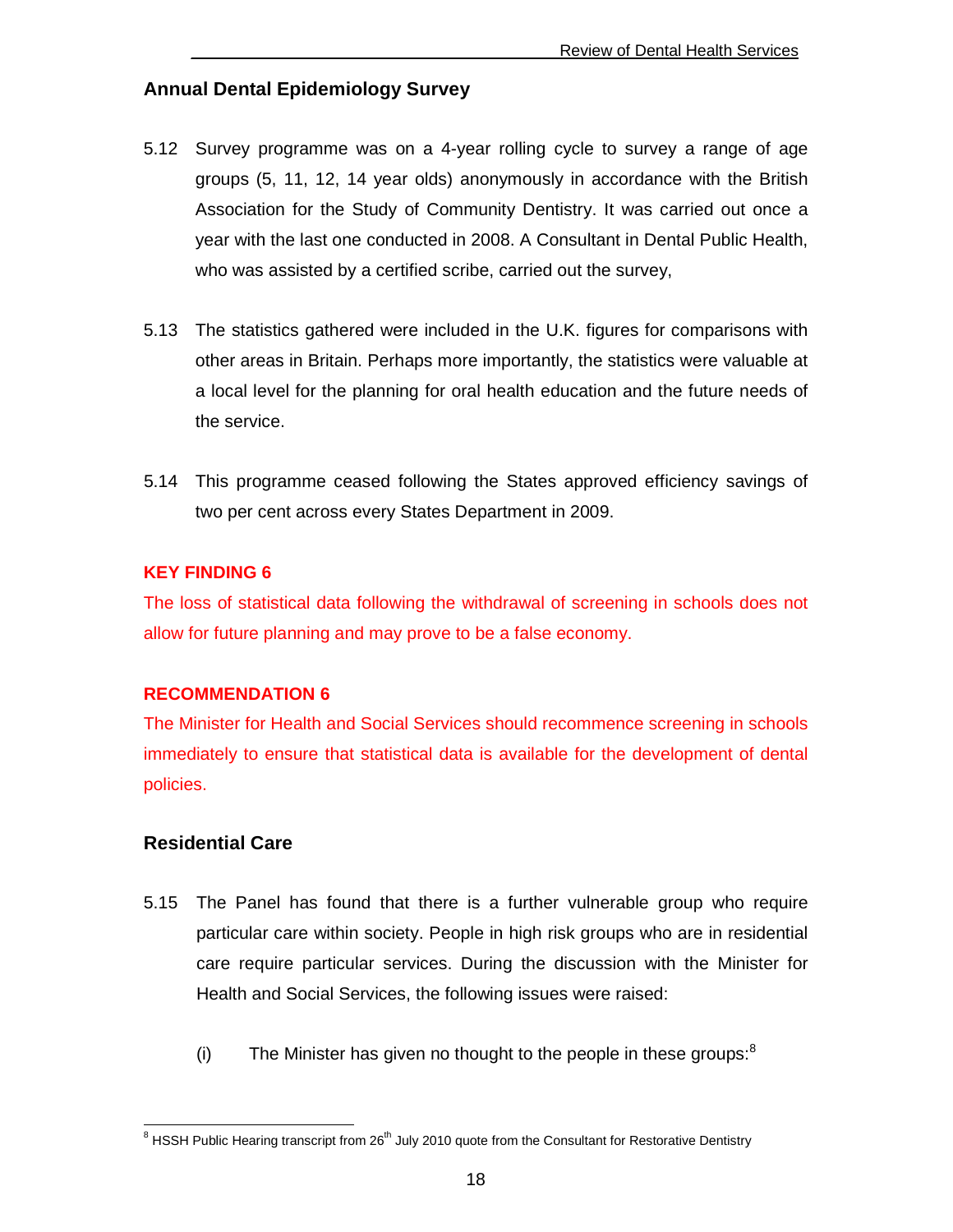"No, to be blunt. Until we had this review it had not been on my radar, so to speak. But it is interesting and full marks to the Consultant in Restorative Dentistry and his team too. I think it is those areas that perhaps Health and Social Service do not fly the flag saying this what we do. But obviously we do it."

- (ii) The Consultant in Restorative Dentistry considered that large improvements could be achieved in residential care if patients mouths were cleaned with a fluoride toothpaste.
- (iii) Cleaning inside the mouth is considered invasive, and as recognised by the Panel Members, cannot therefore be done. The Consultant confirmed this saying:<sup>9</sup>

"Yes. I came into conflict with the manager of one of the homes over that precise issue. When a carer brought a patient in to see me at the hospital and I was frankly appalled at the poor oral hygiene. It was not the patient's fault, the patient does not know what to, they cannot do it, the patient has lost their selfawareness and it is the responsibility of the carer. I challenged the carer. I said: "Why is this patient not having their teeth cleaned?" He said something that upset me, he said something along the lines it is against their human rights and I thought: "My goodness.""

5.16 It has not taken the Panel a great deal of effort to establish that the local guidelines on dental care within residential communities are not clear. The Consultant in Restorative Dentistry further stated:<sup>10</sup>

> "They [persons in care] are not getting their teeth cleaned because people fear that it infringes their human rights, that really need to be addressed."

<sup>9&</sup>lt;br><sup>9</sup> HSSH Public Hearing transcript from 26<sup>th</sup> July 2010 quote from the Consultant for Restorative Dentistry

<sup>&</sup>lt;sup>10</sup> HSSH Public Hearing transcript from 26<sup>th</sup> July 2010 quote from the Consultant for Restorative Dentistry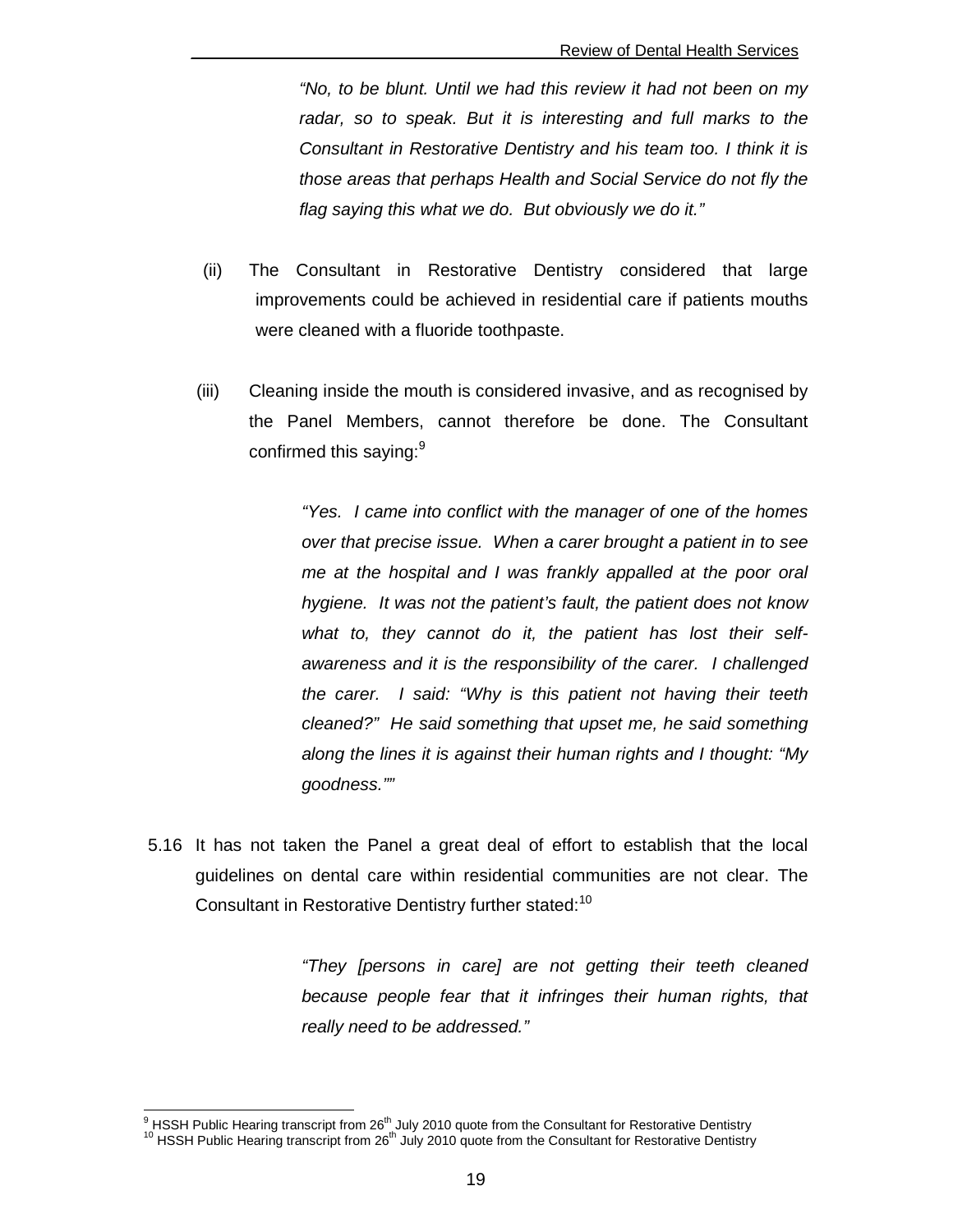5.17 United Kingdom's Mental Capacity Act 2005 Code of Practice offers a best practice model for professional carers working in a residential care environment in the absence of any local legislation. The Code of Practice makes it clear that care should be in the interest of the patient, not the interest of the staff or carer. Insufficient training appears to have created an environment caution with regard to delivering oral hygiene which can be viewed as invasive<sup>11</sup>.

#### **KEY FINDING 7**

The Minister for Health and Social Services has a duty of care to residential patients being cared for by her department, which extends to ensuring that all professional carers are properly trained in the delivery of oral hygiene.

#### **RECOMMENDATION 7**

The Minister for Health and Social Services must provide adequate oral hygiene training provision for all carers working in public or private residential care by 8th July 2010.

5.18 The Panel notes the suggestion of the Consultant in Restorative Dentistry that a solution may be to supply all residents in care with fluoride toothpaste. He suggested that this should require minimal funding.<sup>12</sup>

#### **KEY FINDING 8**

The Consultant in Restorative Dentistry advocates the use of fluoride toothpaste for patients in residential care.

#### **RECOMMENDATION 8**

The Ministers for Health and Social Services should discuss the introduction of fluoride toothpaste for those in residential care with the relevant professionals.

#### **Overall Responsibility**

 $\overline{a}$ 

5.19 It has been made very clear to the Panel that the responsibility for the dental health of islanders lies with two Ministers. The Minister for Health and Social

 $11$  HSSH Public Hearing transcript from 26<sup>th</sup> July 2010 quote from the Consultant for Restorative Dentistry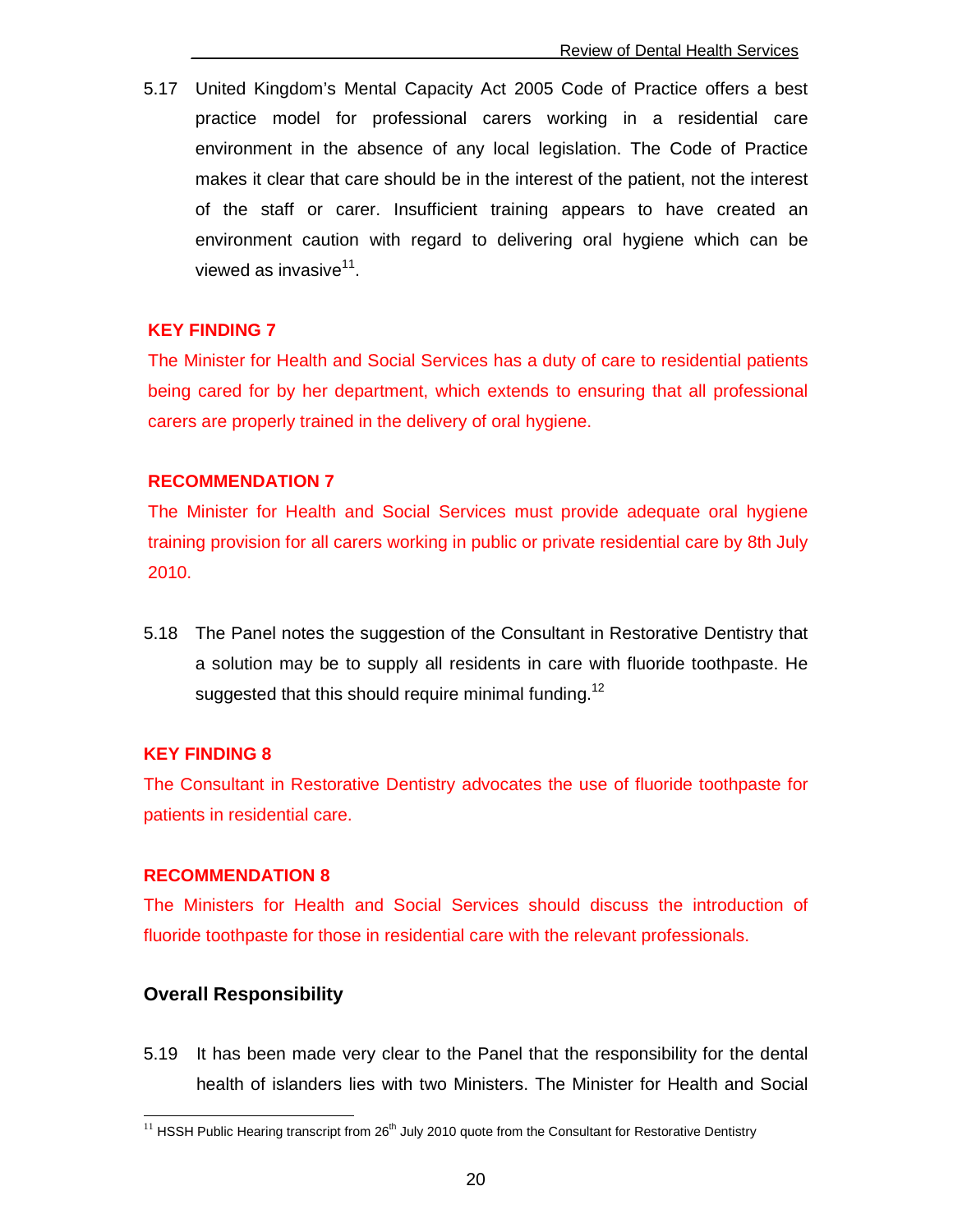Services has responsibility for all surgical dentistry, referrals to the General Hospital and for children from birth to 11 including ensuring that they are dentally fit to access the Dental Fitness Scheme. The Minister for Social Security has responsibility for the funding of the Scheme, oversight and funding of the Westfield 65+ Plan together with the delivery and funding of Special Payments. Currently neither Minister appears to have given attention to the dental issues causing Islanders problems.

5.20 The lack of clarity over responsibility was further highlighted when the Minister for Health and Social Services was asked:

> "Whose responsibility is it to try to keep dental fees down in some way or to arrange for access and availability to dental services at reasonable sort of rates?"

The Minister replied:

 $\overline{a}$ 

 "I think mainly the responsibility lies with the dental surgeons themselves but I am sure you might have a view."

The Consultant in Restorative Dentistry, disagreed, saying:

 "I believe it is the States responsibility to arrange some form of access to dental care."<sup>13</sup>

5.21 The Panel finds it difficult to accept that the Minister for Health and Social Services should be so unaware of her responsibility for the dental health of islanders. The Minister has failed in this area of her remit. The question must be asked, who has been at the helm for the last 18 years? The Panel has a serious problem with that concept that dentist have been left with the responsibility of keeping dental fees down and for the availability of dental services. It is no wonder that the public is dissatisfied with dental costs<sup>14</sup>

<sup>&</sup>lt;sup>12</sup> HSSH Public Hearing transcript from 26<sup>th</sup> July 2010 quote from the Consultant for Restorative Dentistry <sup>13</sup> HSSH Public Hearing transcript from 26<sup>th</sup> July 2010 quotes from the Minister for HSS and the Consultant for Restorative Dentistry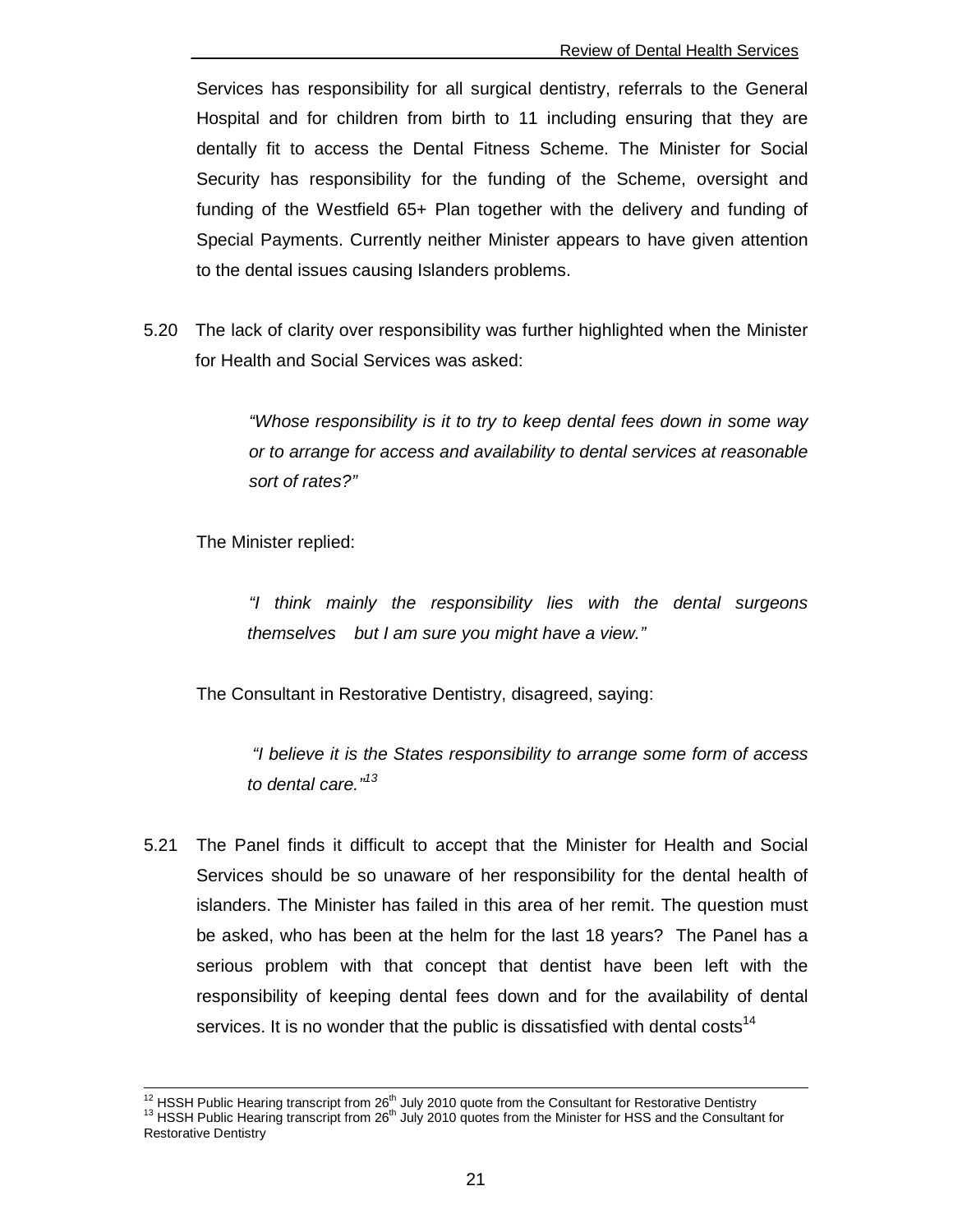5.22 It is completely unacceptable for the service providers to be expected to take over the responsibility which is firmly within the brief of the Minister of Health and Social Services.

#### **KEY FINDING 9**

Dentists rather than the Minister for Health and Social Services appear to have been left with responsibility for the management and delivery of dental health.

#### **RECOMMENDATION 9**

The Minister for Health and Social Services must immediately take responsibility for the provision of the existing dental schemes.

5.23 The problems do not stop there. When asked if there had been regular communication between the Ministers to maintain a co-ordinated service to the public, the Minister for Health and Social Services stated:

> "No, I have not. Obviously the Minister for Social Security and I do talk quite regularly, especially regarding the Health Insurance Fund, but in saying that specifically the dental treatment has not come up in conversation."<sup>15</sup>

5.24 The Panel finds it completely unacceptable that there should have been no formal communication between the Ministers on this subject and even more incredible that there has not even been informal conversation relating to the subject.

#### **KEY FINDING 10**

The Minister for Health and Social Services and the Minister for Social Security have overlooked their remits for dental services and failed to communicate in order to coordinate a coherent policy.

#### **RECOMMENDATION 10**

-

The Minister for Health and Social Services and the Minister for Social Security must co-ordinate their efforts to provide a coherent policy with immediate effect.

 $14$  See section 6 of this report – comments from public submissions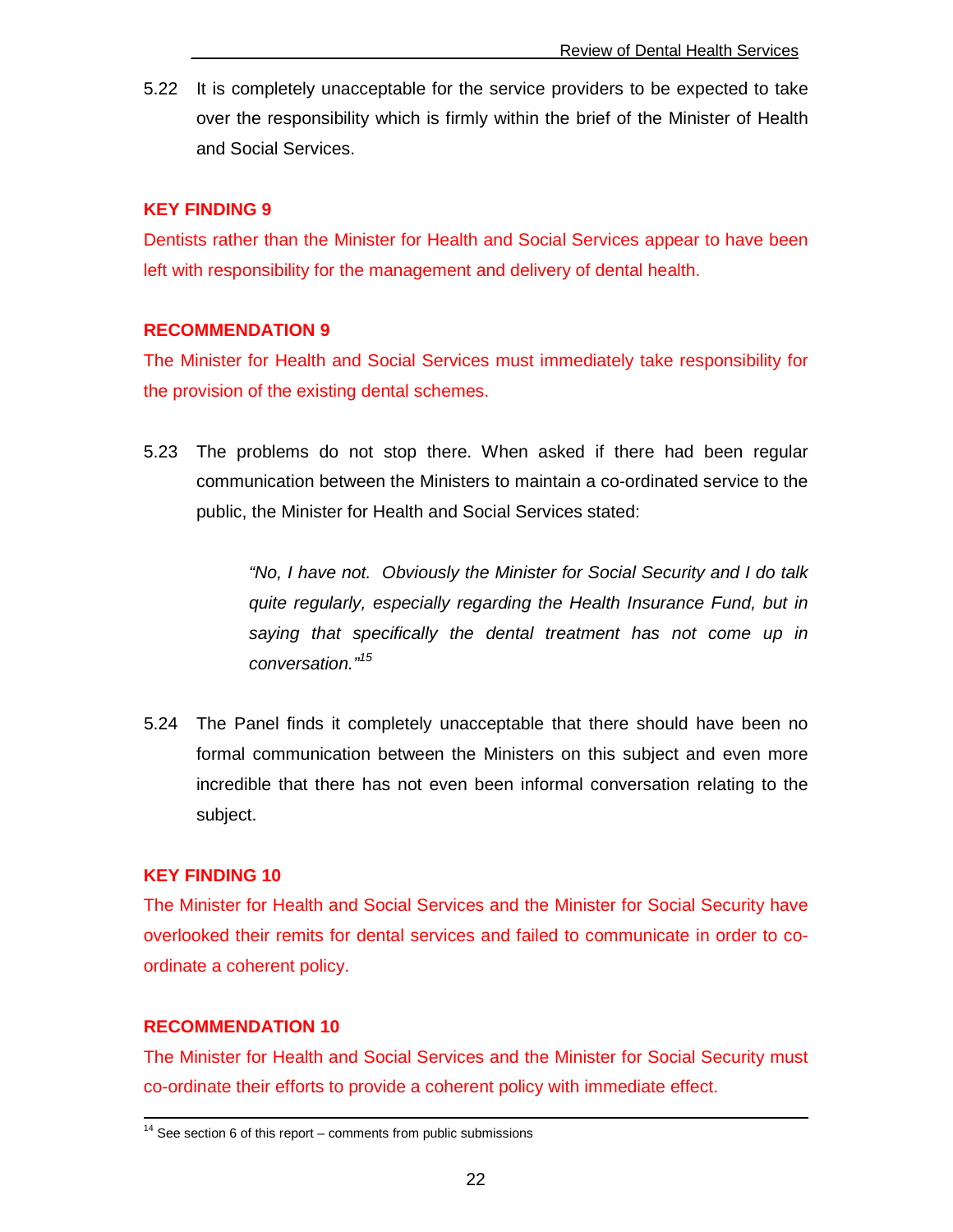#### **Take Up**

5.25 The problems of the Dental Schemes are further compounded by evidence of a low take up. The Consultant in Restorative Dentistry informed the Panel:<sup>16</sup>

> "…we look at ways to try and attract new membership and expand membership because we are concerned at the relatively low uptake of the scheme by people who probably ought to be seeking it."

- 5.26 During the hearings, it was explained to the Panel that the original funding of £35,000 to bring children to the required dental fitness had failed to be effectively utilised, as a result funding was cut back to £28,000. The Panel questioned why the money available had not been fully utilised. It came to the conclusion that there is insufficient publicity and promotion of what is available and therefore take up is low. An immediate and significant campaign is required to raise awareness of what is available to residents with targets for improving take up.
- 5.27 The problems are recognised by the Minister for Health and Social Services who stated:<sup>17</sup>
	- "…a lot of promotion work needs to be done…"

#### **KEY FINDING 11**

 $\overline{a}$ 

The public is insufficiently informed of the dental schemes available in the Island.

#### **RECOMMENDATION 11**

The Ministers for Health and Social Services and the Minister for Social Security should immediately undertake a publicity campaign to promote dental health services provided in Jersey.

 $15$  HSSH Public Hearing transcripts from 26th July 2010 quote from the Minister for Health and Social Services.

 $16$  HSSH Public Hearing transcripts from 26th July 2010 quote from the Consultant of Restorative Dentistry. <sup>17</sup> HSSH Public Hearing Transcript from 26<sup>th</sup> July 2010 quote from the Minister for Health and Social Services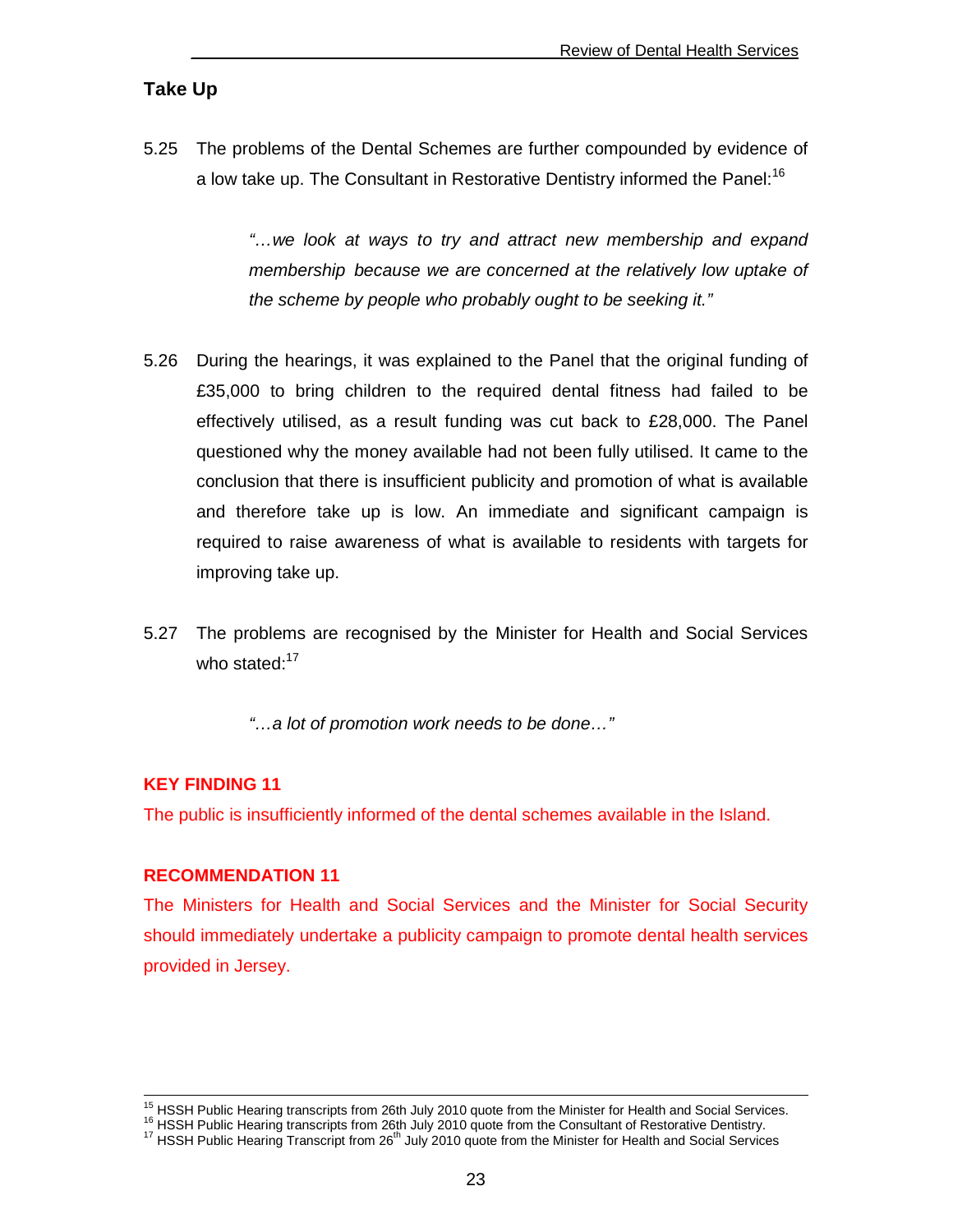#### **Membership fall out**

 $\overline{\phantom{a}}$ 

5.28 The Panel noted that no mechanism exists within the systems to assist individuals who fail to meet payments. Where a child is confirmed as 'dentally fit' and the family then commences to pay the capitation fee, be it £6 or £10 per month, what happens when the payment stops being made? The Consultant in Restorative Dentistry stated:<sup>18</sup>

> "That is a very difficult area and it has not ... there had not been a mechanism to pick that up. What typically happens is that the member might stop paying their money. If they do that, if the dentist is so inclined, he may terminate the membership, in which case that parent might have to refund the enabling treatment that was done in the first place to get them dentally fit. They are liable to pay that, although I cannot recall a case where it has happened it is part of the rule that it could happen. But what typically happens is that the capitation fee ... the parental contribution would be stopped for a period of time and all would be well, meanwhile the child might have a poor diet and there is an increase in dental caries, that is tooth decay, and then at some point the child develops toothache and they then re-present at the dentist. They have not attended for a number of months, they have not had preventive care, they have not had fluoride treatment, they have not had the dentist watching to detect every disease and suddenly they represent and there is a lot of disease but the dentist is then obliged to treat that and feels out of pocket. So it is an inherent problem within the scheme that that can happen. There is not automatic termination of membership if they miss one payment and it is a grey area."

5.29 There appears to be a moral problem falling on the shoulders of the dentist. Either treat the patient who has not been paying or allow that patient to go untreated. This is an area that requires consideration and it may be that the role of an independent regulatory body or an ombudsman is required to address these issues. If no action is taken and dentists are regularly out of pocket, they may start to withdraw from the scheme.

<sup>&</sup>lt;sup>18</sup> HSSH Public Hearing transcripts from 26th July 2010 quote from the Consultant of Restorative Dentistry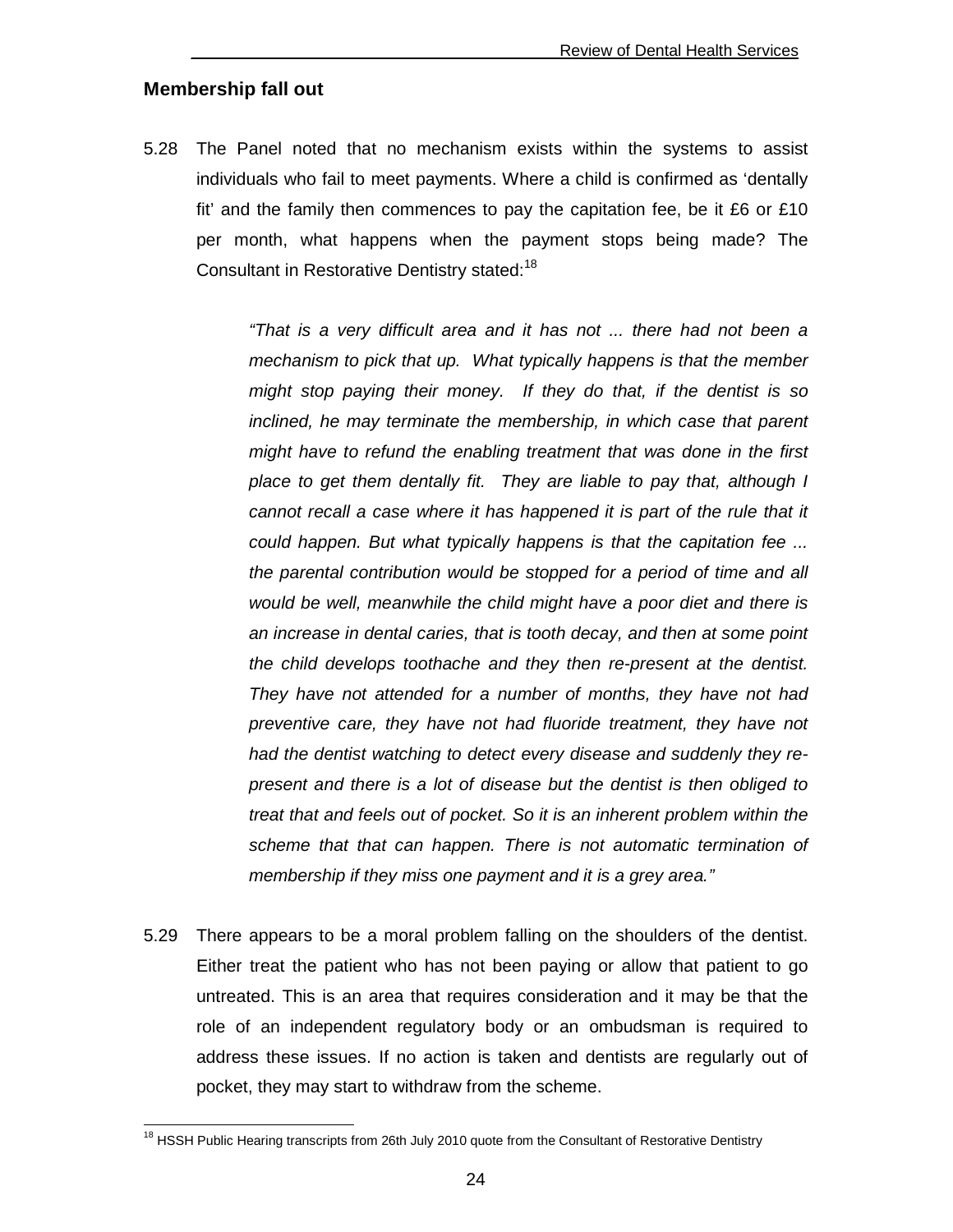#### **KEY FINDING 12**

The Dental Fitness Scheme has no mechanism for dealing with parents who stop paying the monthly fee for their child's dental treatment.

#### **RECOMMENDATION 12**

The Minister for Social Security should identify and implement a mechanism for dealing with members of the Dental Fitness Scheme who do not maintain their monthly fees.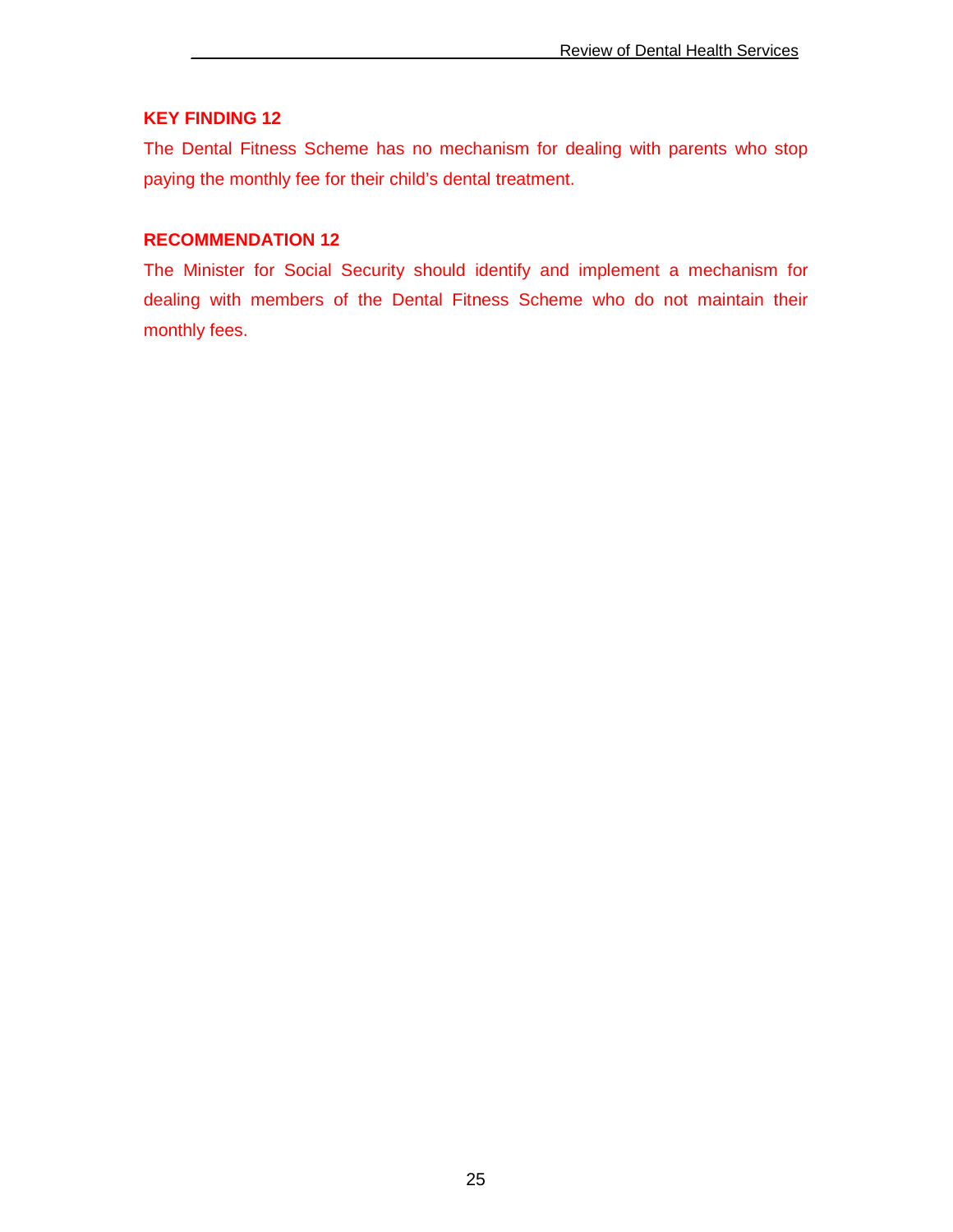## **6 THE COST OF DENTISTRY**

 The issue of personal affordability coloured every submission from members of the public. It was a levelling analogy for the Panel to note the submission quoted earlier (para 4) which likened the cost of attending the dentist to the purchase of a second hand car. Another stated as follows -

'The cost of a check up alone is equivalent to some household weekly shopping bills<sup>,19</sup>.

- 6.1 Whilst there are significant costs in providing a private practice service, the demand by the people of Jersey for dental services is driven by necessity rather than by aspiration. In other words, when you have a problem with your teeth, you have no choice but to visit the dentist. It is, to all intents and purposes, a captive market.
- 6.2 A number of submissions suggested that the average family struggles to afford maintaining the cost of ongoing regular check ups and dental treatment. Other submissions suggested that families in the middle-income bracket are experiencing significant difficulty in maintaining their standard of living and some of those identify the cost of dentistry as a key contributor to the onset of a debt spiral.
- 6.3 Submissions indicate that patients are often obliged to opt for a course of less costly corrective treatment, rather than that which may be best for their dental health in the longer term. Submissions also reported the high cost of treatment:
	- 6 from Pensioners
	- 9 from Middle Income Families
	- 1 from a Low Income Family
	- 2 from Single Parent Families
	- 7 Anonymous or from families with unknown circumstances.

(a list of the subjects contained in the submissions can be found within the appendices of this report)

 $\overline{\phantom{a}}$ <sup>19</sup> Anonymous submission from a member of the public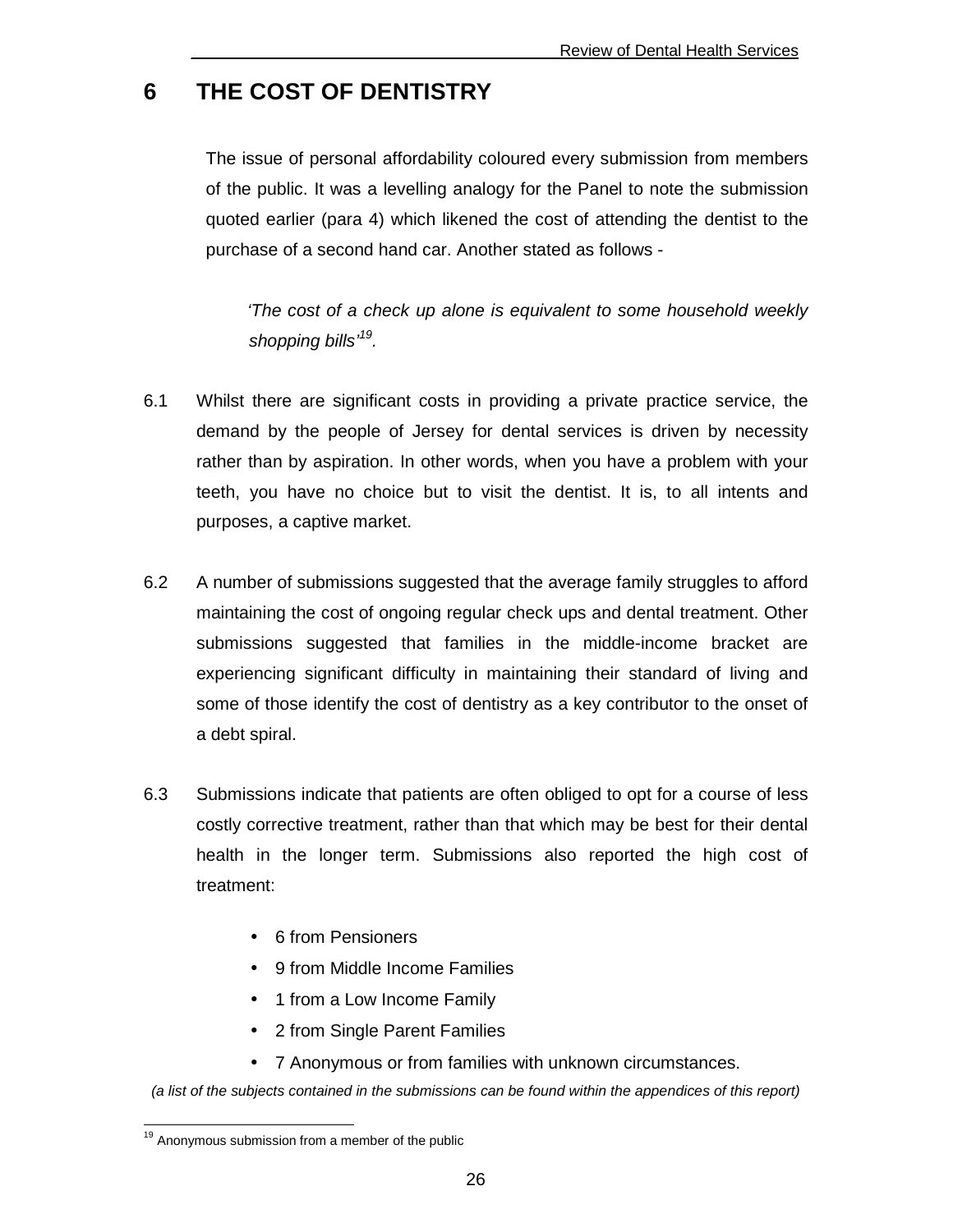- 6.4 Furthermore there is evidence that members of the public are simply avoiding going to the dentist because of cost. The Panel believes this will have a longterm impact to the general health of Islanders if no provision for addressing the costs associated with dentistry is introduced. This will increase overall costs in the long term.
- 6.5 This is evidenced by a submission, which explained how the lack of affordability of regular dental maintenance resulted in a hospital stay for an adult and respite care for their disabled child. This raises issues of the knock on effects of a dental system that appears to be beyond the financial capabilities of the average family.
- 6.6 The cost of dentistry appears prohibitively high especially as there is no mechanism to allow for the publication of fees or average fees that are likely to be incurred. That lack of information precludes individuals from having an opportunity to plan expenditure for dentistry work and accommodate it within their budgets.
- 6.7 One submission received highlights the misunderstanding by the public of what is actually available.

'Children up to the age of 18 should have free dental treatment as a starting point.'

6.8 As mentioned previously in this report dental schemes do exist to assist residents with aspects of treatment. However, there are large sections of the community who are not provided with any assistance and submissions suggest those that do exist are insufficiently advertised. The Panel believes that more inclusivity is required to provide access to a broader section of the community.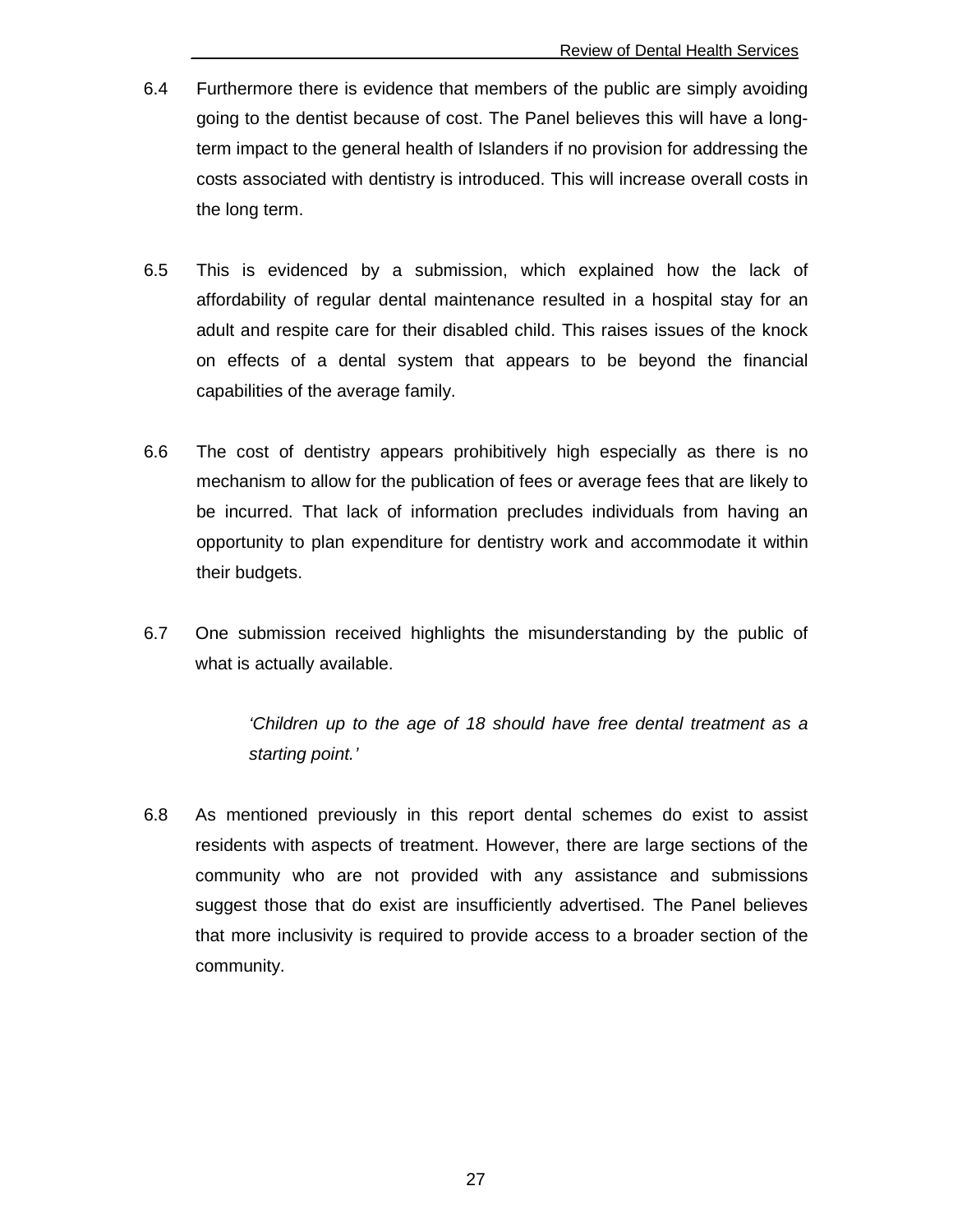#### **Practitioners View**

6.9 In the words of the States' Consultant in Restorative Dentistry:

"I cannot think of any way in which the States could control dental fees. The dental fees are drawn up on an individual basis by each dentist based on their cost to operate.

- 6.10 The Consultant goes on to explain in some detail the costs that could be incurred by a dental practitioner, included at Appendix II of this report.
- 6.11 Whilst schemes exist locally for certain sectors of society, there is no provision to provide support for the majority of those between the ages of 18 to 65 years of age.<sup>20</sup> The public appear to be entirely at the mercy of fees and price structures that are set according to the judgement of each individual General Dental Practitioner.

#### **KEY FINDING 13**

Submissions received from the public suggest that the existing provision of dental schemes excludes a large proportion of the population between the ages of 18 and 65.

#### **RECOMMENDATION 13**

 $\overline{a}$ 

The Minister for Social Security must provide dental benefit to ensure that all residents can access at least basic dental care.

<sup>&</sup>lt;sup>20</sup> Supported by submission received from dental practitioner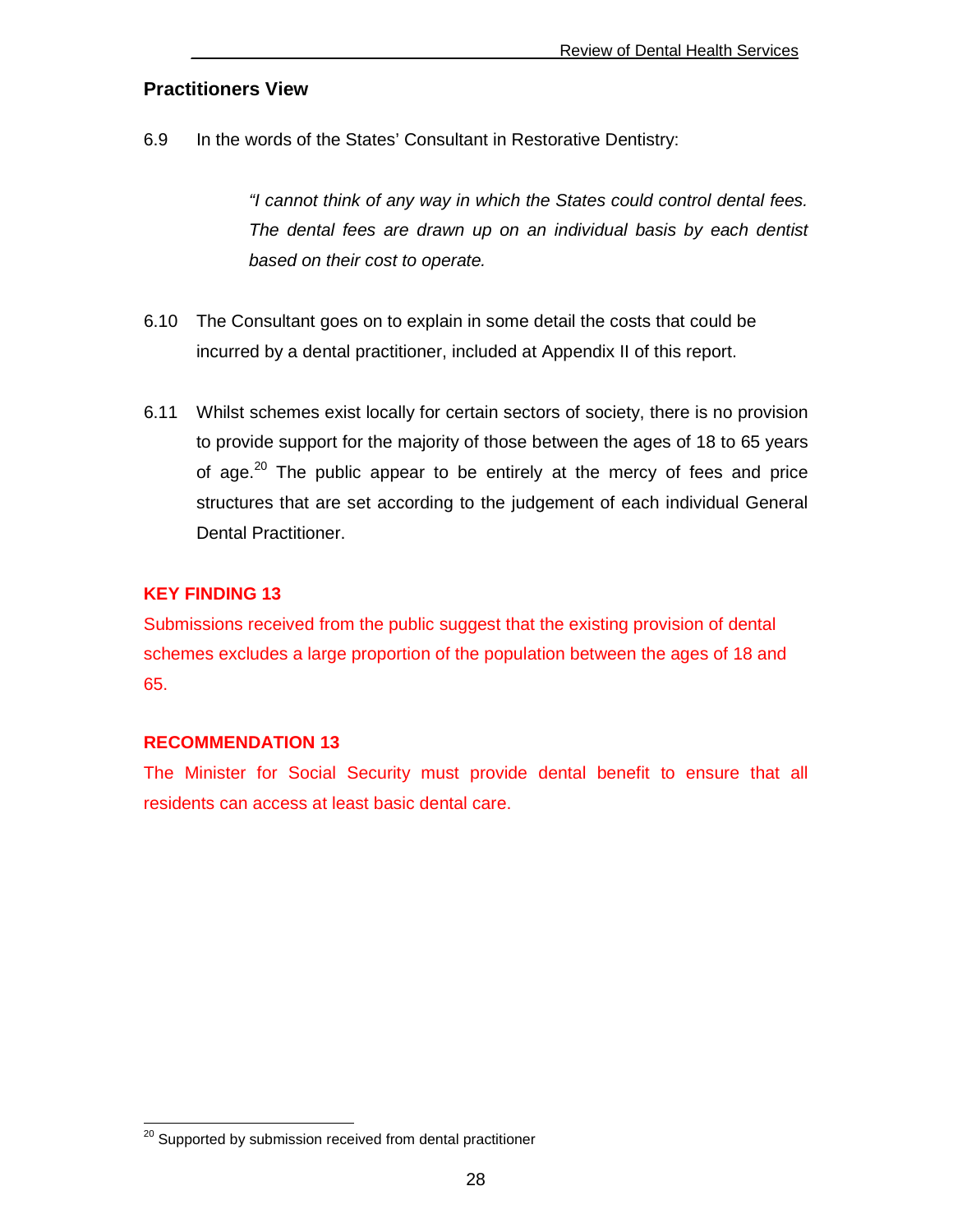## **7. RESPONSIBILITY AND LEGISLATION**

 Key Findings 5 and 9 point out that the Minister for Health and Social Services and the Minister for Social Security are failing to undertake their responsibilities with regard to dentistry in Jersey. The Panel found that the problem is more serious and noted that, there is no local authority regulating dentistry in Jersey. This was confirmed by a local practitioner.

7.1 Members of the profession in Jersey tend to follow the guidelines published by the British General Dental Council (GDC). There is a Jersey Dental Association (JDA), which is a voluntary professional association, with no statutory powers or authority to oversee the delivery of services in the Island. So who does regulate dentistry in Jersey? The dentists do. The Panel considers this to be wholly inappropriate, considering that this relates to an important aspect of public health that has a direct impact on every member of Jersey society.

#### **KEY FINDING 14**

There is no statutory regulatory body for dentistry in Jersey.

#### **RECOMMENDATION 14**

The Minister for Health and Social Services and the Minister for Social Security must establish an independent statutory regulatory body to oversee the delivery of dentistry services in Jersey.

7.2 The Panel was advised that the Jersey Dental Association's former practice of surveying its members to discover their average fees for treatment was recently prohibited by the Jersey Competition Regulatory Authority, on the grounds that it may lead to an artificial standardisation of prices. However, as one practitioner suggested:

> "The competition people told us some time ago that for dentists to discuss fees between ourselves was illegal and to survey our membership on fees in order to discover an average was also illegal.

> > 29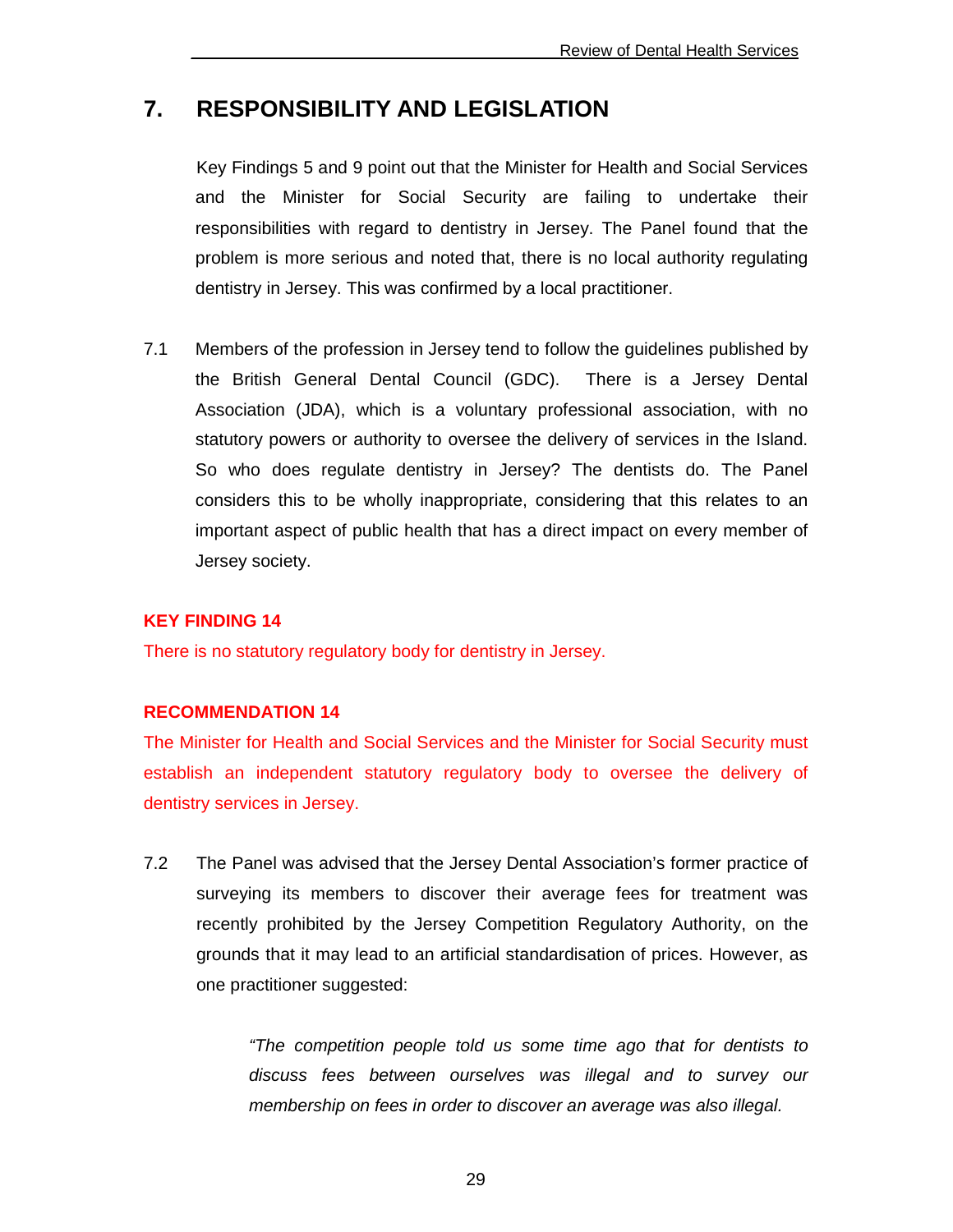I can understand the need for competition laws but in my opinion this interpretation of the law is ridiculous.<sup> $21$ </sup>

- 7.3 Article 8 of the Competition (Jersey) Law 2005, deals with issues of directly or indirectly fixing prices preventing data relating to goods or services, including pricing, being collected or published within a group such as dentists. The JCRA, who are responsible for the application of the Law, maintains that collection of data relating to prices could lead to price fixing. The Panel has received a submission that this effectively prevents dentists or members of the public from knowing what an average fee would be, which, it could be argued, makes lower and more competitive fees difficult to achieve.
- 7.4 Being that there is no regulatory body, it follows that there is nowhere for people to go should they enter into a dispute with a dentist, other than the recourse to normal litigation procedures. This cannot be appropriate as dental health issues relate to the general public health of residents. The Panel recognises that there is an urgent and genuine need for a regulatory body with power to enforce best practice within the dental profession. This could be as simple as the appointment of an independent dental ombudsman in Jersey. It would be appropriate for an ombudsman service to be established by the Minister for Social Security, as he is not responsible for delivering the dental service.

#### **KEY FINDING 15**

There is no ombudsman to deal with disputes relating to dentistry.

#### **RECOMMENDATION 15**

The Minister for Social Security must establish an independent dental ombudsman's service.

 $\overline{\phantom{a}}$ <sup>21</sup> Submission from a dental practitioner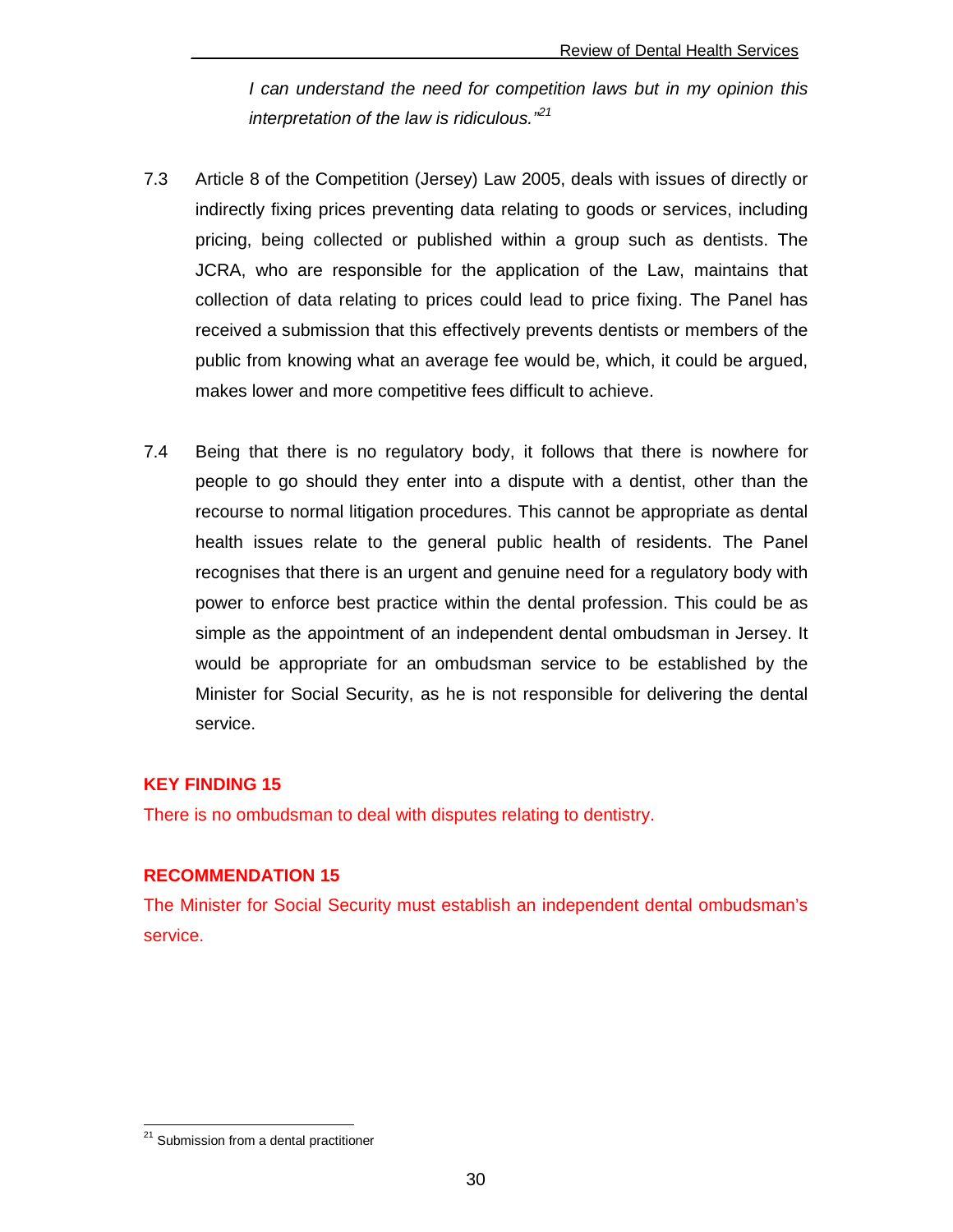#### **Health Insurance (Jersey) Law 1967**

7.5 In 1964, the States of Jersey adopted P69/1963 thereby creating the Health Insurance (Jersey) Law 1967.This legislation created a system whereby a percentage of earnings was taken from both employees and employers to fund certain health benefits for insured members of the scheme. The descriptions of the benefits are contained within article 7 of the Law:

The description of the benefit provided by this law are as follows-

- (a) medical benefit;
- (b) dental benefit;
- (c) ophthalmic benefit;
- (d) pharmaceutical benefit.
- 7.6 Dental benefit is afforded the same importance as medical and pharmaceutical benefits throughout the Health Insurance (Jersey) Law 1967. It is clear that the intention of the law was to provide residents not only with medical and pharmaceutical benefits but also with dental and ophthalmic benefits.
- 7.7 The Health Insurance (Jersey) Law 1967 provides for the introduction of each of these benefits by regulation.
- 7.8 Subordinate regulations for medical and pharmaceutical benefits were introduced, however dental and ophthalmic benefits were omitted.
- 7.9 Each year the Health Insurance Fund pays out in benefits approximately three quarters of the money it collects from Social Security contributions.<sup>22</sup> The balance of that fund, as at December 2009, was £77,  $476,000.<sup>23</sup>$  Medical Benefits paid for that year were in the amount of £5,785,000. The surplus of income over expenditure for that year was £5,378,000. The Panel believes that in view of those figures there is the potential to develop a dental benefit

 $\overline{\phantom{a}}$ 

<sup>&</sup>lt;sup>22</sup> Page 49 Social Security Report and Accounts 2009

<sup>&</sup>lt;sup>23</sup> Page 54 Social Security Report and Accounts 2009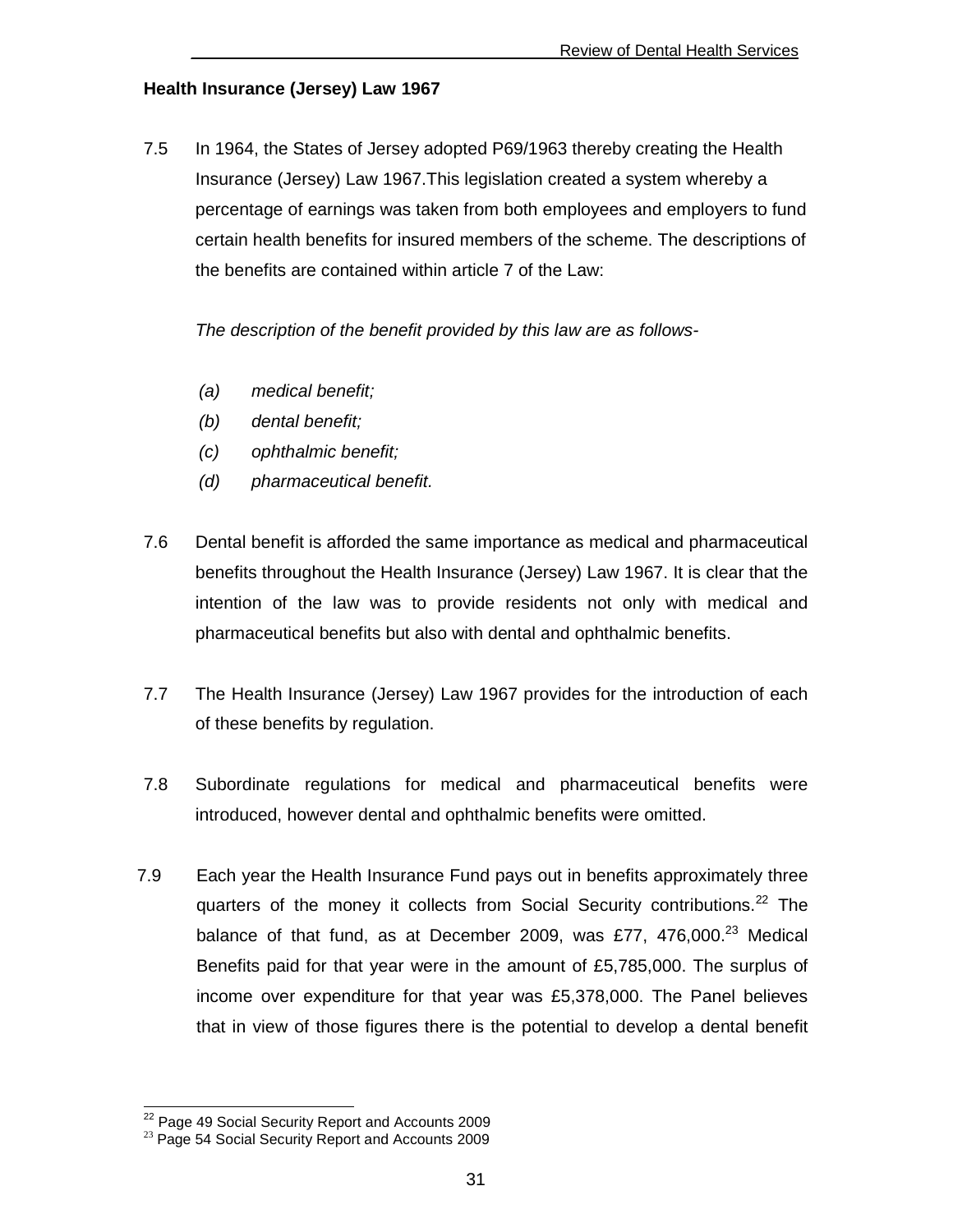scheme of similar cost to the provision of medical benefits. As previously stated this clearly was the original intention of the States.

7.10 The Panel have noted the Report by the Government Actuary on the financial condition of the Health Insurance Fund as at 31<sup>st</sup> December 2007 and recognise that the forecast for the fund suggests diminishing returns. However, the report states:

> 'For these reasons, there is considerable uncertainty about the future progress of the Fund. While the assumptions adopted form a reasonable basis for the review, in practice the Fund's experience, and hence its financial progress, will be different. These differences will be analysed and taken into account in subsequent reports. It is important for readers of this report not to place undue emphasis on a single set of projection results. Instead, it is appropriate to consider the effect on the Fund if actual experience differs from the principal assumptions.'

7.11 Nonetheless with a £3,000,000 annual surplus there remains scope for the Health Insurance Fund to provide funding for improved dental care.

#### **KEY FINDING 16**

The sections of the Health Insurance (Jersey) Law 1967 relating to dental treatment have not been enacted yet the Health Insurance Fund has an annual surplus.

#### **RECOMMENDATION 16**

The Minister for Social Security must consider the introduction of a dental benefits scheme as outlined within the Health Insurance (Jersey) Law 1967 by 8th July 2010.

7.12 Whilst it is recognised that it is outside the remit of this particular review the Panel was interested to note that administration for the Health Insurance Fund costs £1,489,000 in 2009. The Panel would be interested to know why the cost is so high.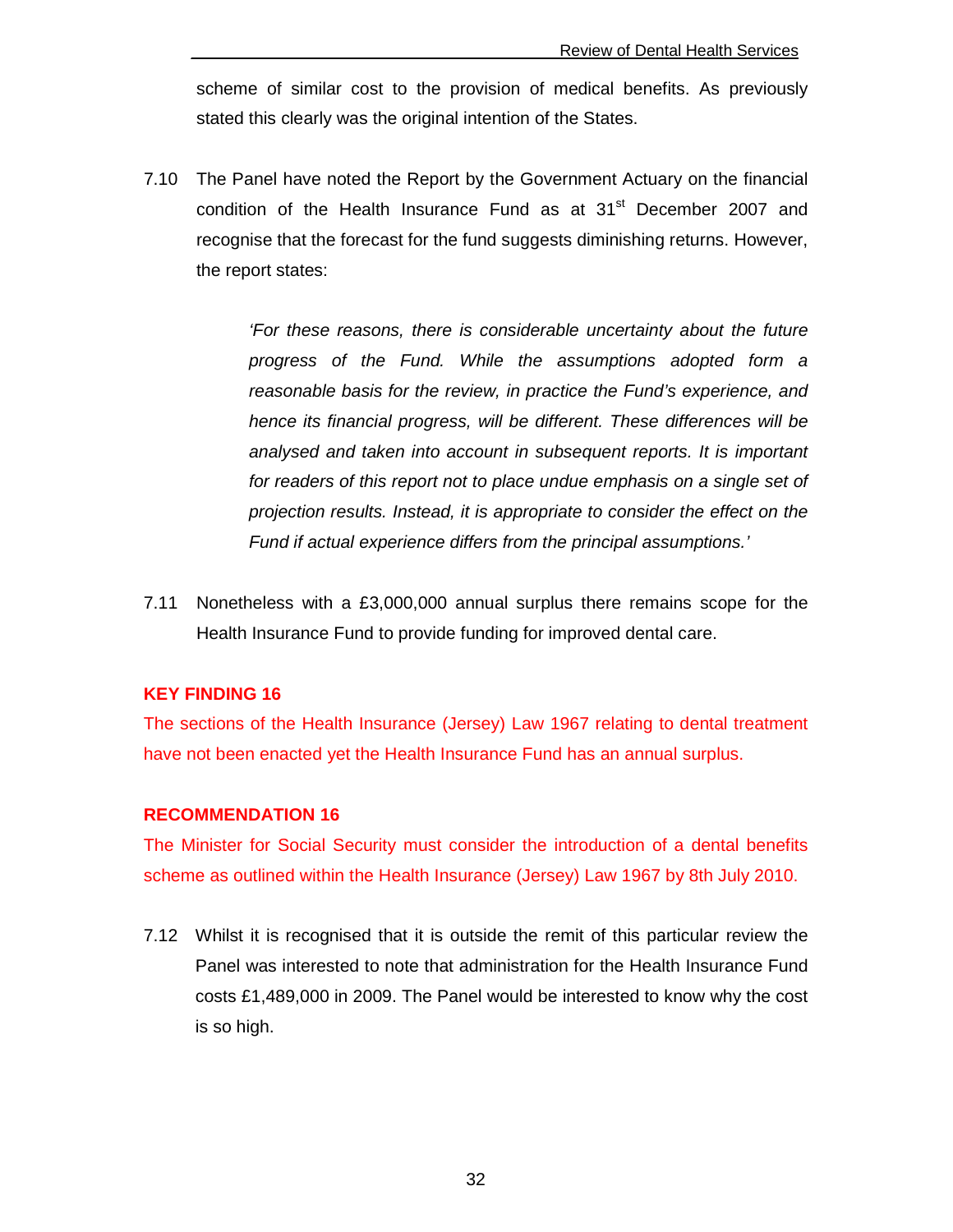- 7.13 The Panel noted with interest that the Consultant in Restorative Dentistry, who accompanied the Minister for Health and Social Services to a Public Hearing on 26<sup>th</sup> July 2010, also runs a private practice.
- 7.14 The Panel considers it inappropriate for the Consultant to be advising the Minister, as he appears to have a direct pecuniary interest in private dentistry, which represents a clear conflict.

#### **KEY FINDING 17**

The Consultant in Restorative Dentistry in his role as advisor to the Minister for Health and Social Services appears to be conflicted as he is also in local private practice.

#### **RECOMMENDATION 17**

The Minister for Health and Social Services must ensure that advisors are not conflicted.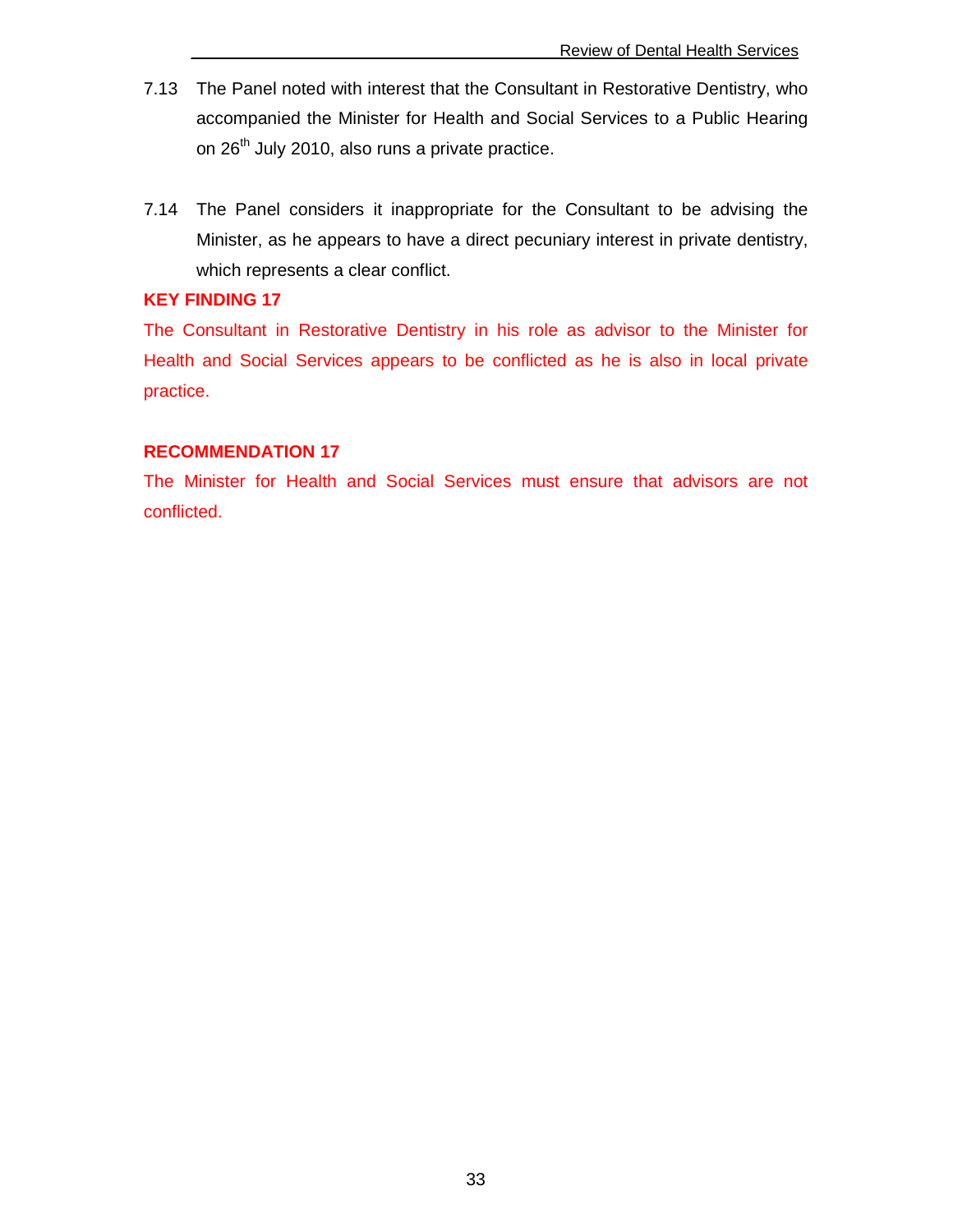## **8. CONCLUSION**

 The Panel has identified **17** key findings showing areas in which Jersey's dental health services require consideration. It is not the role of Scrutiny to suggest alternative policy nor to propose new theories as to how the States might progress its broader strategies. Our role has simply been to discover the problems with current policy and to that end, we have made **18** recommendations.

- 8.1 There is an urgent need for an informed debate on this subject, both in the States Assembly and between the relevant departments and stakeholders. Consideration must be given to the cost of doing nothing. Attention must be paid to the implications on general health arising from poor dental health.. There is urgent need for the development of a modern dental strategy.
- 8.2 The Panel has been able to uncover a number of flaws in the existing system just by looking at the headline issues, such as which services are provided and who is able to access them. The onus is now on the two Ministers to find solutions to these problems. A quick win could be achieved with a dental health promotional campaign. In the longer term, the role of the Health Insurance Fund in making dental health services more affordable to Jersey residents, as part of primary health care must be undertaken.

#### **RECOMMENDATION 18**

The Ministers must review policy in order to deliver a modern dental health service as part of the primary health care system.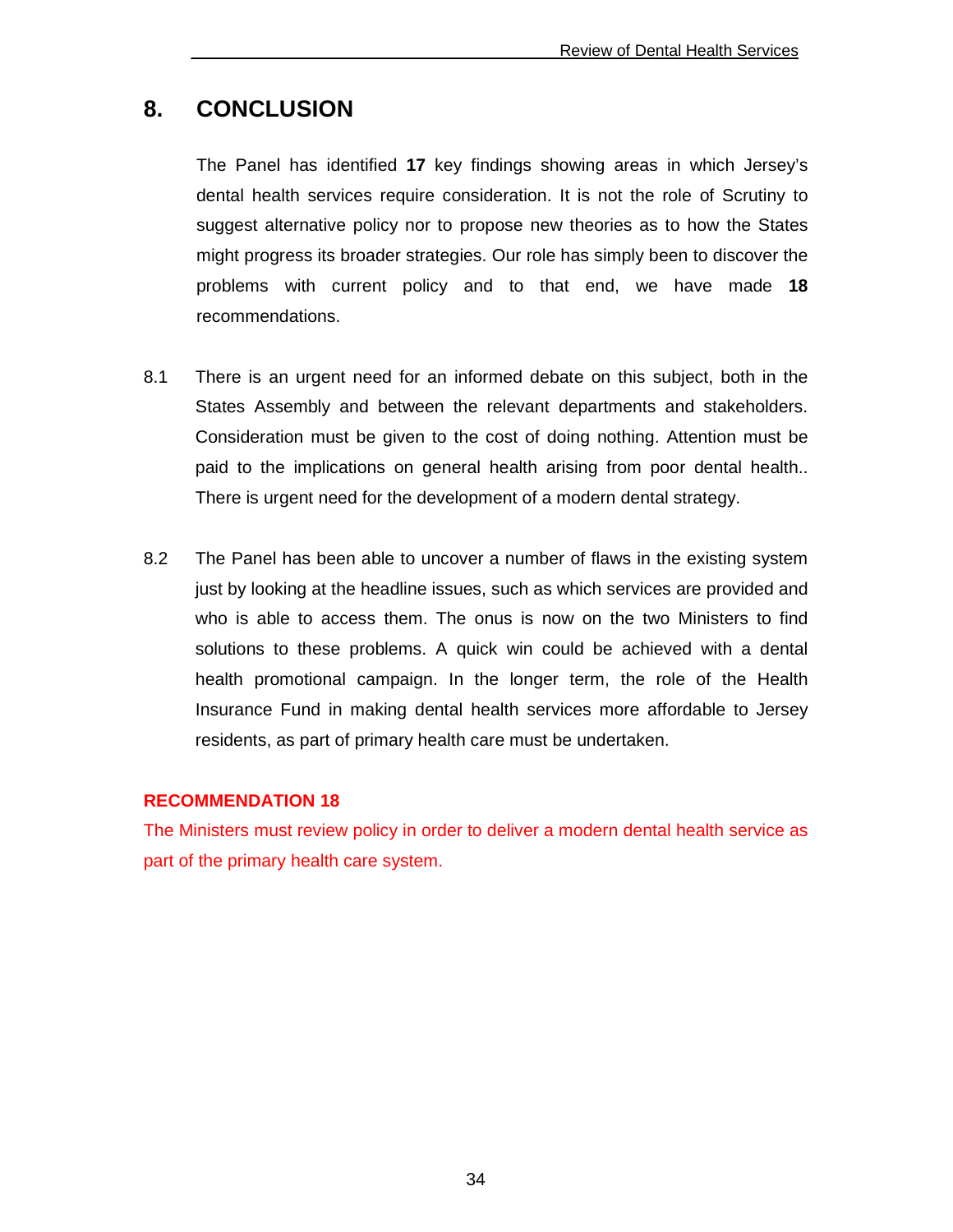## **APPENDIX I**

#### **Evidence gathering**

#### **Public Hearings –**

Minister for Health and Social Services; Deputy Chief Officer, Health and Social Services; Directorate Manager for Surgery; Consultant in Restorative Dentistry; Consultant in Orthodontics  $-26<sup>th</sup>$  July 2010.

Minister for Social Security; Chief Officer, Social Security; Policy and Strategy Director, Social Security; Business Manager, Social Security –  $30<sup>th</sup>$  July 2010.

#### **Written submissions –**

The Panel received the following written submissions from professionals working in the public and private sectors.

- Health and Social Services Department
- Jersey Dental Association
- Mr J Mulry, Dental Department
- Dr M P Bennetts
- Dr E D Sharpe
- Jurat P Liddiard
- D Pyper BDS, DGDPRCS
- Headteacher, La Moye School
- Dr D J Bailey

#### **Background Fact Finding Visits, Lead Member and Officer -**

States of Jersey Dental Department: 14th May 2010

Visit to Princess Elizabeth Hospital Dental Department Guernsey: 18th May 2010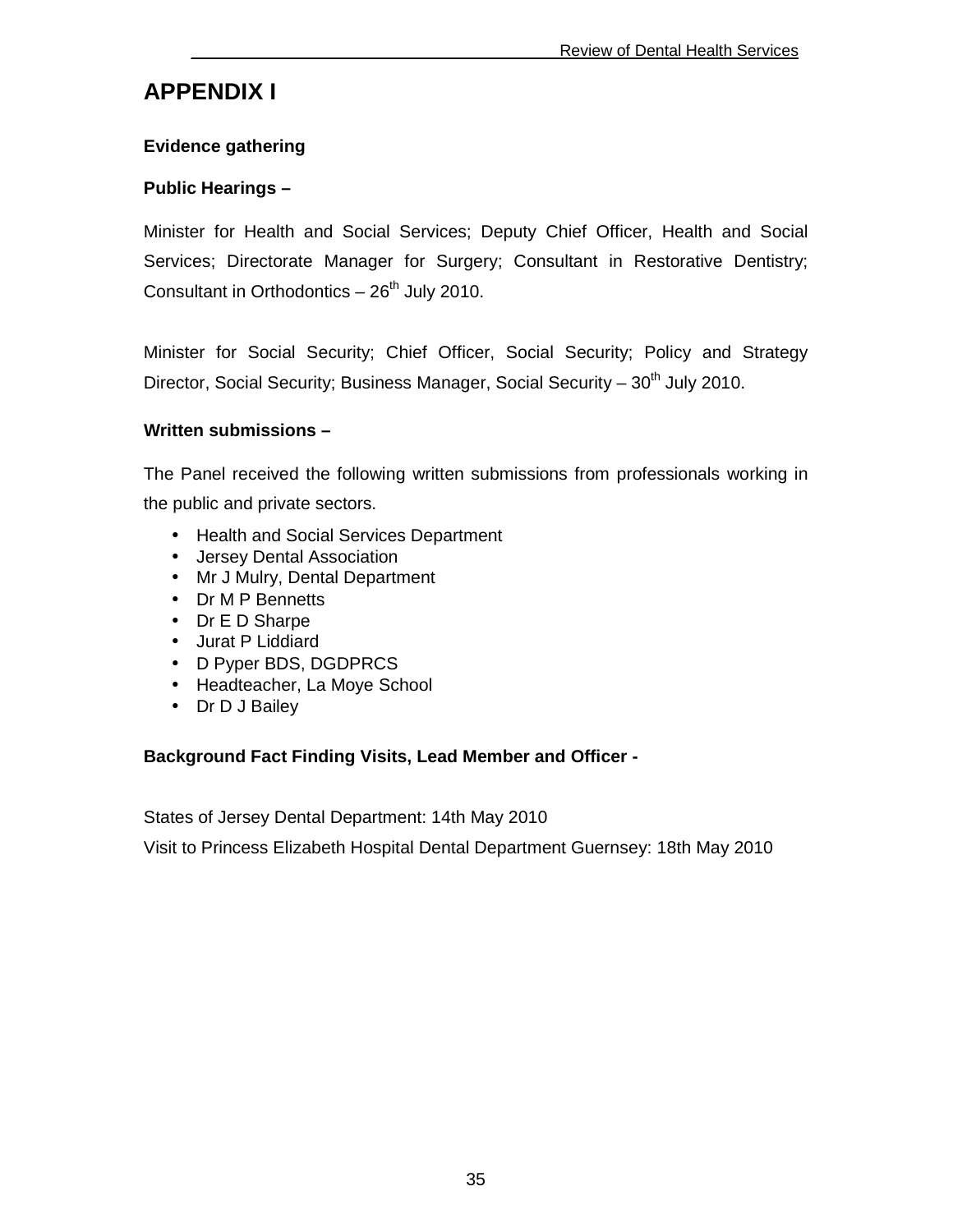## **Appendix II**

Consultative in Restorative Dentistry at a Public Hearing with the Minister for Health and Social Services on 26<sup>th</sup> July 2010.

So operating costs, dentists need premises, so they need to find freehold premises and how much would that cost? £500,000-£600,000 to buy freehold premises from which to operate or they can rent premises. In my own case, I set up my private practice in 2003: I identified a place in Broad Street, 1,400 square feet, ground rent £36,000 a year. That was an empty shell that then had to be divided up into treatment rooms, waiting rooms and toilet facilities, instrument preparation, sterilisation and then heavy duty equipment had to be installed. An expensive electronic dental chair times 2, plus all the sterilising equipment, hospital grade autoclaves, they come in at about £8,000 each. You need 2, one to use and one for back up, and then the instruments themselves. The lovely delightful dental drill that everybody's familiar with, you need about 12 of those to circulate. They cost about £1,000 each. Then in my case there are 2 dentists using the premises and we have 3 dental nurses. Now each of these dental nurses has an expectation of a salary and the senior one will want more so we have 2 on about £15,000 and one on £20,000 a year. Then you have got insurance and all the other ongoing costs in order to comply with health and safety requirements, educational requirements, continuing education requirements, training. When you add all that up it comes to a very scary sum, and who would take the risk to provide that service with no return. So dentistry, although it is a health delivery service, follows the same business principle as every other business and it boils down to an hourly overhead. Now, I am happy to share my hourly overhead with you in private practice, it is £110 an hour. That is with nothing in it for me, there is no change for me. So if somebody comes and spends an hour with me I have got to cover £110 in order to just stay afloat. That is why dental fees are not cheap. The practice of dentistry is not cheap to deliver."